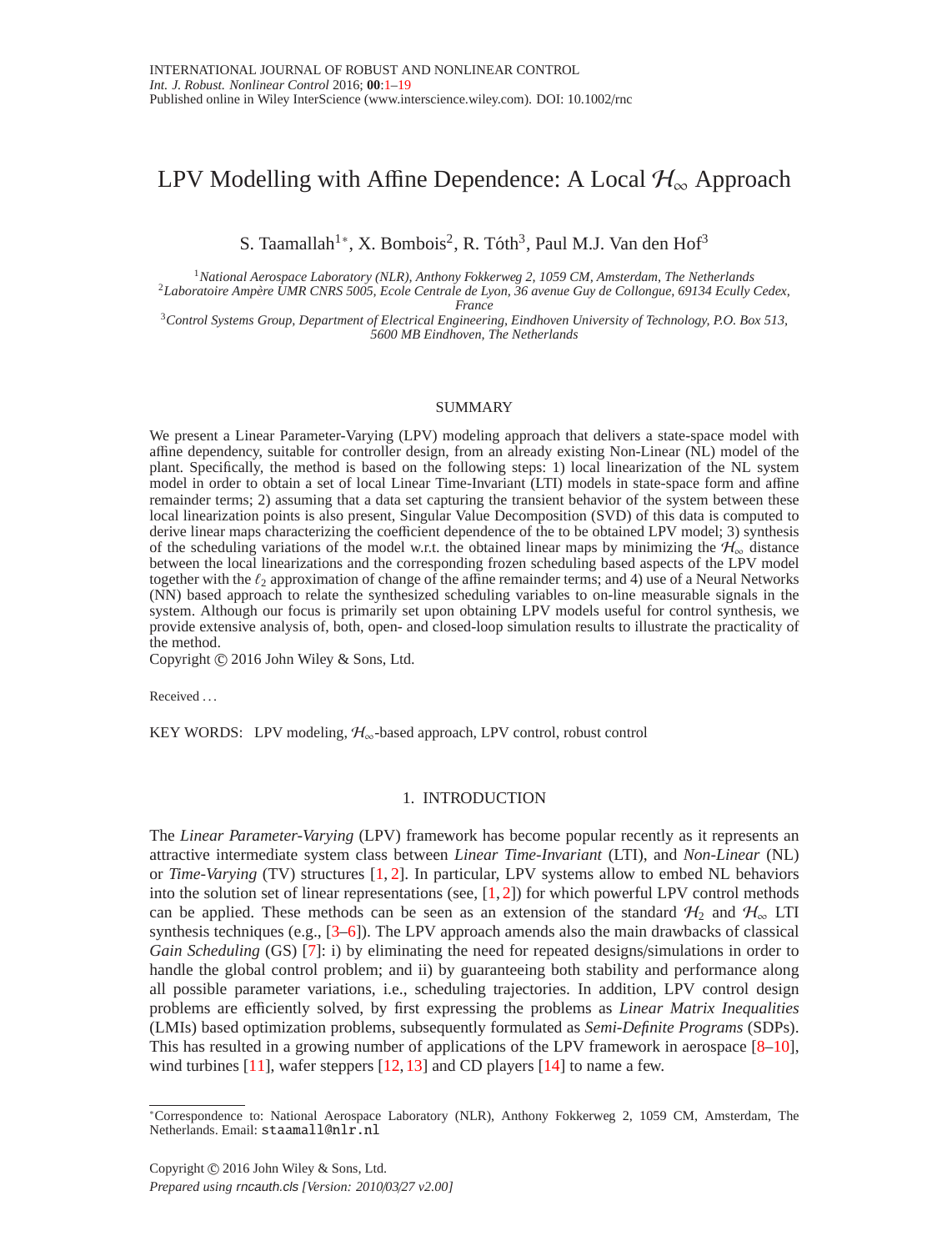Besides of all of these attractive features, the LPV control framework typically takes the existence of an accurate, but low complexity LPV model of the plant, as a starting point. Despite of many available LPV modeling methods, transformation of a given NL system model into a suitable (quasi- )LPV<sup> $\dagger$ </sup> model is a difficult and non-systematic exercise [\[2\]](#page-17-2). There exists two main modeling avenues to transform or approximate a NL representation into an LPV one, namely the so-called *local* and *global* approaches [\[2,](#page-17-2) [15\]](#page-17-12). The local approach consists of applying linearization theories on the NL model to obtain local LTI models of the plant behavior, and subsequently interpolating these models to derive an LPV approximation. Within this framework several methods have been developed, based upon, e.g., extended linearization [\[16\]](#page-17-13), Jacobian linearization [\[17\]](#page-17-14), multiple-model design procedure [\[18\]](#page-17-15),  $H_2/H_{\infty}$  norm minimization [\[19,](#page-17-16) [20\]](#page-17-17) and multivariable polynomial fitting [\[21\]](#page-17-18). On the other hand, the global approaches generate LPV models which preserve the dynamic behavior of the NL system. This can either be done by using a range of mathematical manipulations, e.g.: state transformation [\[22\]](#page-18-0), velocity-based formulation [\[23\]](#page-18-1), function substitution [\[24\]](#page-18-2), normal form based conversion  $[25]$  and automated LPV model generation  $[2, 26]$  $[2, 26]$ , or alternatively by using data-driven modeling, i.e., global identification approaches, like *prediction error methods* [\[27\]](#page-18-5).

Often it is important that the global behavior of the LPV model be similar to the global behavior of the NL system. This is typically the case when the LPV model is used for prediction/simulation in open-loop [\[28\]](#page-18-6), model predictive control or optimal control. On the other hand, it is sometimes desirable that the local (frozen) behavior of the LPV model, i.e., for constant scheduling, be representative of the local behavior of the NL system, i.e., local linearizations of the NL system. For such cases, a local approach would be recommended<sup> $\ddagger$ </sup>. This is particularly the case when the LPV model is used for gain scheduled controller design, where controllers are synthesized on the basis of local models. In this paper, and inspired by the work done in [\[18\]](#page-17-15), we present a novel local modeling approach, which approximates a known NL model by a quasi-LPV one with affine dependence, resulting in a model valid for both open- and closed-loop applications.

Like in [\[18\]](#page-17-15), our method uses a set of simulation data obtained from the original NL model. This set of data is assumed to sufficiently capture the transient behavior of the NL system between the operating points. Like in [\[18\]](#page-17-15), local linearization along the trajectory described by the simulation data leads to a set of local LTI models in *State-Space* (SS) form together with affine remainder terms. A singular value decomposition of a matrix containing the coefficients of these linearized models is here also used to determine the basis functions that characterize the coefficient dependence of the to-be-obtained LPV model. However, for the subsequent LPV modeling steps, our method is different from the one in  $[18]$ . The scheduling dependencies are indeed not determined in such a way that the LPV model is best able to reproduce the time-domain simulation data, but in such a way to minimize the  $H_{\infty}$  distance between the local linearizations and the transfer functions obtained when freezing the scheduling variable in the LPV model. This approach is preferred since our objective is here to approximate as good as possible the local behavior of the system for control purpose. Another important difference with [\[18\]](#page-17-15) is that the remainder terms in the linearized models are also modeled using the LPV setting leading to a true LPV representation of the original NL model. Unlike the one in [\[18\]](#page-17-15), this true LPV representation supports LPV control design over the complete operating regime. Our approach can also be seen as an extension of Jacobian linearization based gain-scheduling [\[17\]](#page-17-14), since, even if our modeling method is based upon interpolation of local linearizations, it does not rely upon local deviation signals.

The paper is organized as follows. In Section [2,](#page-2-0) the general LPV modeling setting and the to-beaddressed optimization problems are defined. In Section [3](#page-4-0) through [6,](#page-7-0) the steps of the proposed modeling approach are described and solutions to the optimization problems are derived. In Section [7,](#page-8-0) open- and closed-loop simulation results are analyzed using a nominal  $\mathcal{H}_{\infty}$ , a robust  $\mu$ , and two LPV controllers. Finally, conclusions and future directions are presented in Section [8.](#page-14-0)

<span id="page-1-0"></span><sup>†</sup>The *quasi-* prefix is used to indicate LPV system models in which the scheduling variables are chosen to be endogenous, i.e., dependent of the inputs, outputs or additional latent variables of the modeled physical system [\[1\]](#page-17-1).

<span id="page-1-1"></span><sup>‡</sup>Note that global embedding of the behavior of a nonlinear system into an LPV representation often does not imply that the frozen aspects of the LPV models will have anything in common with the local linearizations of the NL system [\[29\]](#page-18-7).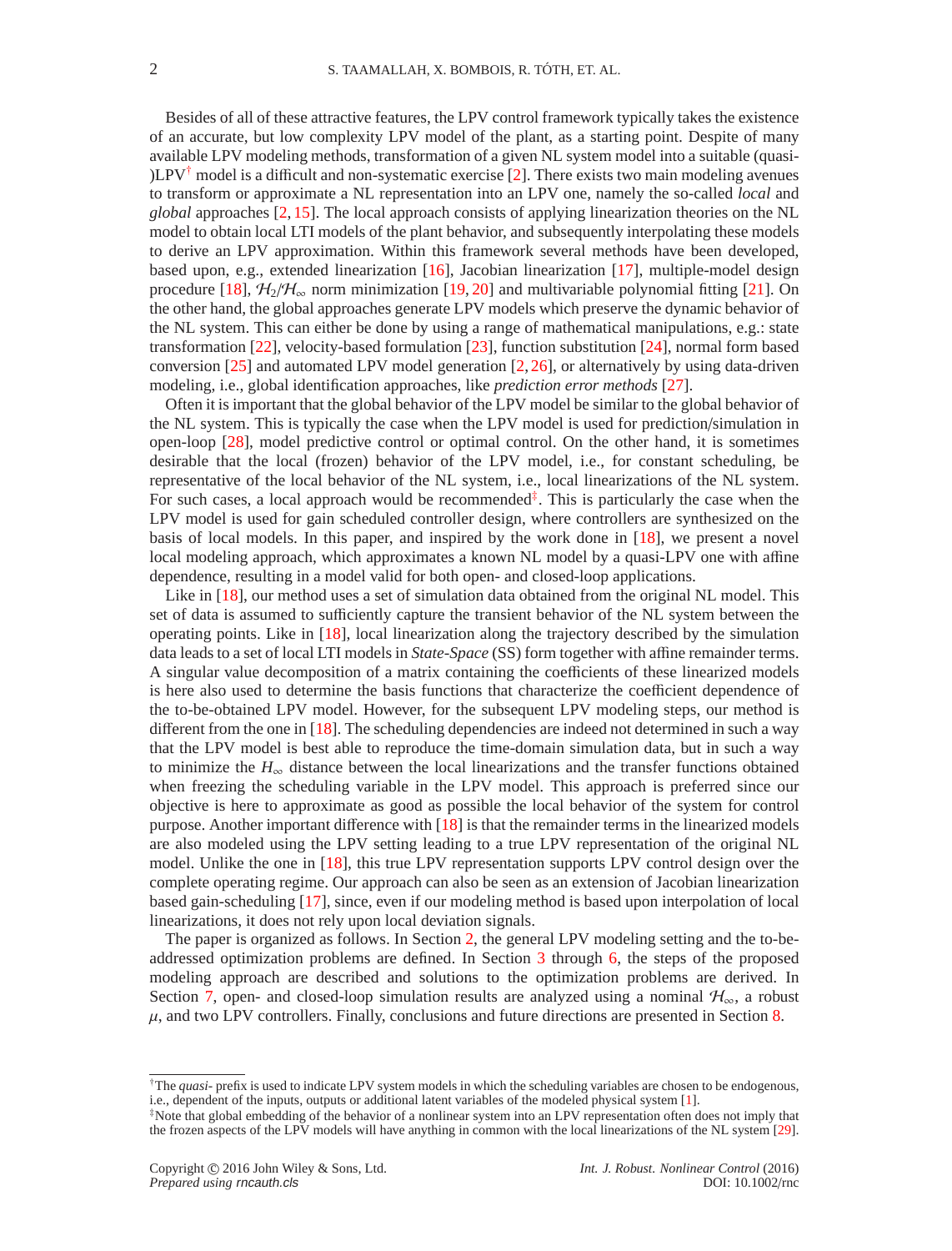The nomenclature is fairly standard. *M*<sup>⊤</sup>, *M*<sup>∗</sup> , *M*† denote the transpose, the complex-conjugate transpose, and the Moore-Penrose inverse of a real or complex matrix  $M$ , whereas He( $M$ ) =  $M + M^*$ . We use  $\star$  as an ellipsis for terms that are induced by symmetry and vec(·) stands for the vectorization of a matrix. Matrix inequalities are considered in the sense of *Lowner*. Furthermore,  $\lambda(M)$  denotes the zeros of the characteristic polynomial det( $sI - M$ ) = 0.  $\mathcal{L}_{\infty}$  is the *Banach* space of complex matrix-valued functions that are essentially bounded on *j*R with norm  $||G||_{\infty}$  ≔ ess sup<sub> $\omega \in \mathbb{R}$ </sub>  $\bar{\sigma}(G(j\omega)) < \infty$  with  $\bar{\sigma}$  denoting the largest singular value of a matrix. Similarly,  $\mathcal{H}_{\infty}$  is a closed subspace of  $\mathcal{L}_{\infty}$  with functions that are analytic on right-half plane  $\mathbb{C}^+$ .  $\mathcal{RL}_{\infty}$ (resp. RH∞) represent the subspace of real, rational and proper *Transfer Functions* (TFs) in L<sup>∞</sup> (resp.  $\mathcal{H}_{\infty}$ ). For a  $W \subset \mathbb{R}^+_0$ , we use  $||G||_{\infty}^W := \text{ess sup}_{\omega \in W} \overline{\sigma}(G(j\omega))$ . For appropriately dimensioned matrices *K* and *M*, where the latter is partitioned as

$$
M = \left[ \begin{array}{cc} M_{11} & M_{12} \\ M_{21} & M_{22} \end{array} \right],
$$

the lower *Linear Fractional Transformation* (LFT) is defined as  $F_1(M, K) = M_{11} + M_{12}K(I M_{22}K$ <sup>-1</sup> $M_{21}$ , and the upper LFT is defined as  $F_u(M, K) = M_{22} + M_{21}K(I - M_{11}K)^{-1}M_{12}$  under the assumption that the inverses exist. For  $M \in \mathbb{C}^{q \times p}$ , the structured singular value  $\mu_{\Delta}(M)$  of M, with respect to an uncertainty set  $\Delta \subset \mathbb{C}^{p \times q}$ , is defined as  $\mu_{\Delta}^{-1}(M) \coloneqq \min_{\Delta \in \Delta} {\{\bar{\sigma}(\Delta) \mid \det(I - M\Delta) = 0\}}$ .

#### 2. PROBLEM STATEMENT

<span id="page-2-0"></span>We suppose that the system which is to be modeled in the LPV setting can be described by a known, *Continuous-Time* (CT), NL dynamical model in the following state-space form

<span id="page-2-1"></span>
$$
\dot{x}(t) = f(x(t), u(t)), \qquad y(t) = g(x(t), u(t)), \tag{1}
$$

*∀t* ≥ 0 with *f*, *g* being partially differentiable smooth real functions,  $x(t) \in \mathcal{P}_x \subset \mathbb{R}^{n_x}$  the plant state, *y*(*t*) ∈  $\mathcal{P}_y$  ⊂  $\mathbb{R}^{n_y}$  the plant output, *u*(*t*) ∈  $\mathcal{P}_u$  ⊂  $\mathbb{R}^{n_u}$  the control input, while *t* is the time variable and  $\mathcal{P}_x, \mathcal{P}_y, \mathcal{P}_u$  are some non-empty compact sets. In this simulation model, the simulated data is not perturbed by noise. Furthermore, we assume that the simulation model [\(1\)](#page-2-1) perfectly describes the behavior of the NL system. However, as mentioned earlier, this model is deemed to be too complex for control design. Hence, our goal is to approximate [\(1\)](#page-2-1) by a quasi-LPV representation, suitable for  $\mu$  or LPV control design. To simplify the discussion, we consider in this paper the approximation of the state-equation only, however the procedure can be extended to approximate the output equation, i.e., *g* as well. Hence, from now on, we consider the case

<span id="page-2-2"></span>
$$
\dot{x}(t) = f(x(t), u(t)), \qquad y(t) = x(t). \tag{2}
$$

Our procedure uses simulation data to synthesize a quasi-LPV model of the NL model characterized by  $f(\cdot)$ . For this purpose, we apply to the simulation model [\(2\)](#page-2-2) a typical input signal and store equidistant samples of the corresponding response with the sampling period  $T_s > 0$ . This yields the following sampled *Input-Output* (IO) sequence  $Z^N := \{u_i, x_i\}_{i=1}^N$  where  $x_i = x_i/T_s$ ) and  $u_i = u(iT_s)$ . We also assume that this sequence is informative enough for the synthesis of the quasi-LPV model, i.e., the mapping f has been excited over the entire operating regime  $P_x \times P_u$ . Note that according to the classical results of system theory, if the free CT signals (i.e., inputs) can be assumed to be piecewise constant on a sampling period, i.e., *T*<sup>s</sup> is sufficiently small, then the CT output trajectory may be completely reconstructed from its sampled observations.

#### *Remark 1*

We will encompass our discussion within the CT framework, since stability and performance requirements for controller synthesis are generally conveniently expressed in this setting. If a *Discrete-Time* (DT) LPV approximation is needed, then it can be achieved by either discretizing the obtained CT LPV model through one of the methods presented in [\[30\]](#page-18-8), or alternatively, by using the equivalent DT formulation of the machinery outlined in this paper.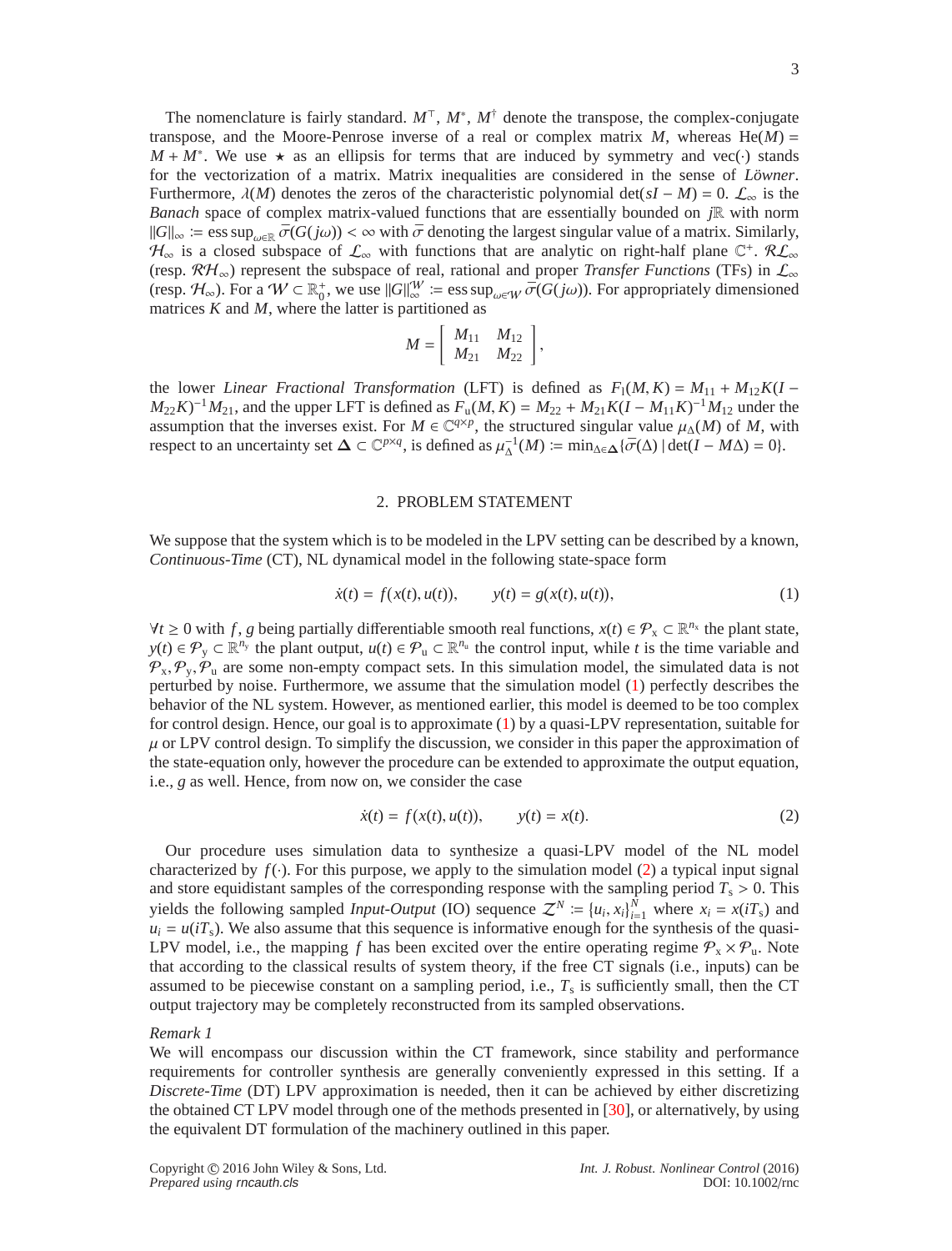We intend to capture [\(2\)](#page-2-2) in terms of the LPV-SS model

<span id="page-3-0"></span>
$$
\dot{x}(t) = A_0 x(t) + B_0 u(t) + \sum_{r=1}^{n_r} p_r(t) (A_r x(t) + B_r u(t)),
$$
\n(3)

where the scalar signals  $p_r(t) = \phi_r(x(t), u(t))$  are the so called *scheduling variables* that are on-line measurable via the *scheduling map*  $\phi = [\phi_1 \cdots \phi_{n_r}]^T : \mathcal{P}_x \times \mathcal{P}_u \to \mathcal{P}_\phi$  where  $\mathcal{P}_\phi$ , known as the *scheduling "space"*, is a compact set and  $\{A_r, B_r\}_{r=0}^{n_r}$  are matrices of appropriate sizes. Furthermore, we also choose to enclose our analysis within the affine LPV setting with static schedulingparameter dependence, as dynamic dependence may lead to difficulties in terms of controller design and implementation.

Non-stationary linearizations of the NL model, along a given trajectory, as suggested for the GS modeling framework (see, e.g., [\[23\]](#page-18-1)) have often been used to extend the validity of GS controllers to operating regions far from equilibrium points. When combined with a sufficiently small sampling period *T*<sup>s</sup> , such an approach may allow to better capture the transient behavior of the NL model. Accordingly, we also choose to base our LPV modeling methodology upon such linearizations. The latter may be computed via first-order Taylor-series expansions, or via classical numerical perturbation methods. By using the data points  $\mathcal{Z}^N := \{u_i, x_i\}_{i=1}^N$  as the linearization points, we can compute the set  $\mathcal{D}^N \coloneqq {\{\bar{A}_i, \bar{B}_i, \bar{d}_i\}_{i=1}^N}$  where

$$
\bar{A}_i = \frac{\partial f(x, u)}{\partial x}\Big|_{(x_i, u_i)} \bar{B}_i = \frac{\partial f(x, u)}{\partial u}\Big|_{(x_i, u_i)}
$$
\n
$$
\bar{d}_i = f(x_i, u_i) - \bar{A}_i x_i - \bar{B}_i u_i
$$
\n(4)

with  $\bar{d}_i$  the so-called affine remainder term. For each  $i \in \{1, ..., N\}$ , let us also define the corresponding local transfer function  $\bar{G}_i(s) = (Is - \bar{A}_i)^{-1} \bar{B}_i$ . Now, for each operating point  $(x_i, u_i)$ , we can approximate the NL model [\(2\)](#page-2-2), in a local neighborhood of  $(x_i, u_i)$ , as

<span id="page-3-2"></span>
$$
\dot{x}(t) = f(x(t), u(t)) \approx \bar{A}_i x(t) + \bar{B}_i u(t) + \bar{d}_i.
$$
\n(5)

Note that the two sets  $\mathcal{Z}^N$  and  $\mathcal{D}^N$  describe the behavior of the NL system [\(2\)](#page-2-2) from a global and local perspective, respectively, and will be used to synthesize an LPV approximation of [\(2\)](#page-2-2) as outlined in Section [1.](#page-0-1)

It is important to point out that regarding this approximation, simultaneous optimization of the linear maps  $\{A_r, B_r\}_{r=0}^{\bar{n}_r}$ , and the possibly nonlinear scheduling maps  $\phi(x(t), u(t))$ , in Eq. [\(3\)](#page-3-0), is a non-trivial, non-unique problem as it contains excessive degrees of freedom, giving rise to an illconditioned optimization problem. Previous attempts towards such simultaneous approximation problems have used nonlinear optimization methods [\[31,](#page-18-9) [32\]](#page-18-10). Another approach to mitigate the excess of degrees of freedom in such ill-conditioned optimization problems requires the inclusion of additional constraints or regularization [\[28\]](#page-18-6). Alternatively, one can divide the problem to separate optimization problems, e.g., synthesize first the linear maps followed by a synthesis of the scheduling maps. We opt here for such a philosophy, i.e., by following an extension of the threestep methodology introduced in [\[18\]](#page-17-15). Our method is further summarized in terms of Algorithm [1.](#page-3-1) Our contribution w.r.t. [\[18\]](#page-17-15) lies in formulating these steps by absorbing the affine remainder terms  $\bar{d}_i$ 

# <span id="page-3-1"></span>**Algorithm 1** Our LPV model conversion

- 1: Compute the best LTI approximation of [\(2\)](#page-2-2) in terms of the  $H_{\infty}$  distance of the central model  $(A_0, B_0)$  w.r.t.  $\mathcal{D}^N$ .
- 2: Based on  $(A_0, B_0)$  and  $\mathcal{D}^N$ , synthesize the linear maps  $\{A_r, B_r\}_{r=1}^{n_r}$  by a rank, i.e.,  $n_r$  revealing transformation.
- 3: Synthesize the scheduling variables  $\{p_r(t)\}_{r=0}^{n_r}$  using  $\{A_r, B_r\}_{r=0}^{n_r}$  and  $\mathcal{D}^N$ .
- 4: Based on  $\mathcal{Z}_N$ , synthesize the scheduling maps  $p_r(t) = \phi_r(x(t), u(t))$  for  $r = 0, \ldots, n_r$ .

into a coherent LPV state-space representation that is valid also at off-equilibria points, and further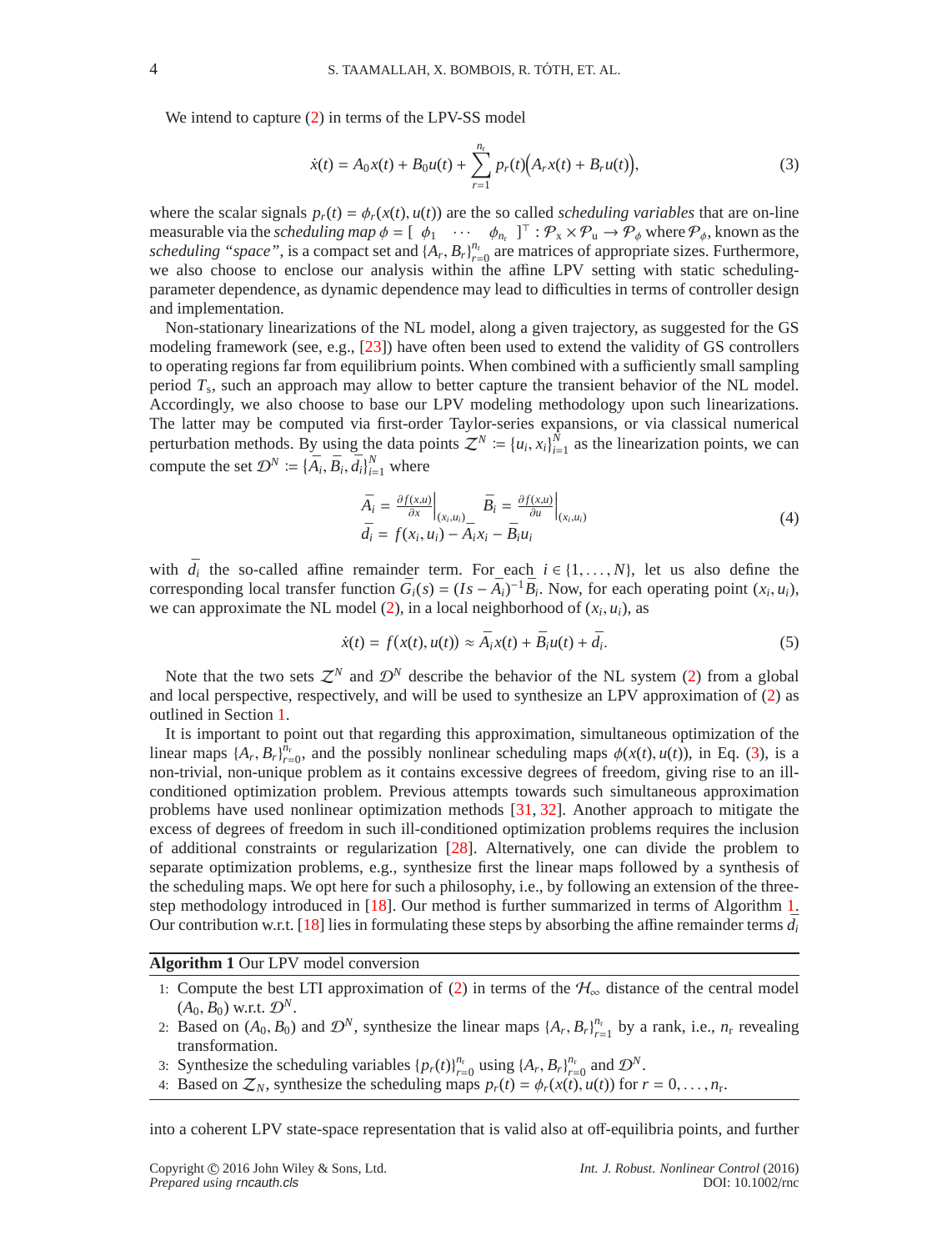by having the local behavior of the NL model at the linearization points being approximated in an  $\mathcal{H}_{\infty}$  optimal sense, which is in line with the commonly used performance objectives of LPV control design (see Section [1\)](#page-0-1). In the sequel we discuss, in more detail, the four-step methodology outlined above.

## 3. STEP 1: THE CENTRAL MODEL

<span id="page-4-0"></span>The central model  $(A_0, B_0)$  is chosen within all models present in the set  $\{\bar{A}_i, \bar{B}_i\}_{i=1}^N$ . A natural approach is to find the model which may be defined as the most *central* one, within the models spanning the set of local behaviors over the entire operating regime. In this paper, we will base this model selection within the  $H_{\infty}$  framework, since our primary focus is on modeling for control. In addition, for controller synthesis, design specifications are typically generated on various compact frequency ranges of interest, like  $W = [\omega_1, \omega_2]$ , with  $0 \le \omega_1 < \omega_2$ , which led us to use the  $\mathcal{H}_{\infty}$ norm on a frequency range of relevance:  $\|\tilde{G}\|_{\infty}^W$  (see Appendix A for further details on this frequency restricted norm).

The central model  $(A_0, B_0)$ , i.e.,  $G_0(s) = (sI - A_0)^{-1}B_0$ , defined on its appropriate region of convergence, is chosen as follows: based on  $\mathcal{D}^N$ , compute for each  $\bar{G}_i(s) = (sI - \bar{A}_i)^{-1}\bar{B}_i$ , the following mean  $m_i$  and standard-deviation  $h_i$  of the  $H_\infty$  distance measure

$$
m_i = \frac{1}{N} \sum_{j=1}^{N} ||\bar{G}_i(s) - \bar{G}_j(s)||_{\infty}^{\mathcal{W}},
$$
\n(6a)

$$
h_i = \sqrt{\frac{1}{N} \sum_{j=1}^{N} \left( ||\bar{G}_i(s) - \bar{G}_j(s)||_{\infty}^W - m_i \right)^2},
$$
 (6b)

where  $\|\cdot\|_{\infty}^{W}$  for example can be obtained by minimizing the bound  $\gamma$  subject to the *Linear Matrix Inequality* (LMI) [\(27\)](#page-16-0) (see Appendix A). Let  $\bar{m}$  and  $\bar{h}$  be the maximum and  $\bar{m}$  and  $\bar{h}$  be the minimum of  ${m_i}_{i=1}^N$  and  ${h_i}_{i=1}^N$ . Then,  $G_0$  is chosen as  $G_k$  where  $\hat{k}$  is computed as

<span id="page-4-4"></span>
$$
\hat{k} = \arg \min_{k \in \{1, \ldots, N\}} \left( \rho \left( \left[ m_k - \underline{m} \right] / \left[ \bar{m} - \underline{m} \right] \right)^2 + \left( \left[ h_k - \underline{h} \right] / \left[ \bar{h} - \underline{h} \right] \right)^2 \right) \tag{7}
$$

with  $\rho \geq 0$  a user-defined weighting parameter.

# 4. STEP 2: CALCULATION OF THE LINEAR MAPS

<span id="page-4-3"></span>Whereas the role of the central model  $(A_0, B_0)$  is to capture the most significant linear behavior of the NL system, the linear maps  $(A_r, B_r)_{r=1}^{n_r}$  (together with the scheduling maps) are responsible for capturing the NL behavior of the system. As a philosophical starting point of a procedure to synthesize these maps, we can recall that the NL system model can be approximated, in a local neighborhood of  $(x_i, u_i)$ , in terms of  $(5)$ . Hence, the gap between the NL behavior and the central model behavior may be characterized, in a local neighborhood of  $(x_i, u_i)$ , as follows

<span id="page-4-2"></span><span id="page-4-1"></span>
$$
\delta\dot{x}(t) \approx (\bar{A}_i - A_0)x(t) + (\bar{B}_i - B_0)u(t) + \bar{d}_i.
$$
\n(8)

Now from Eq. [\(8\)](#page-4-1), we intend to find the following factorizations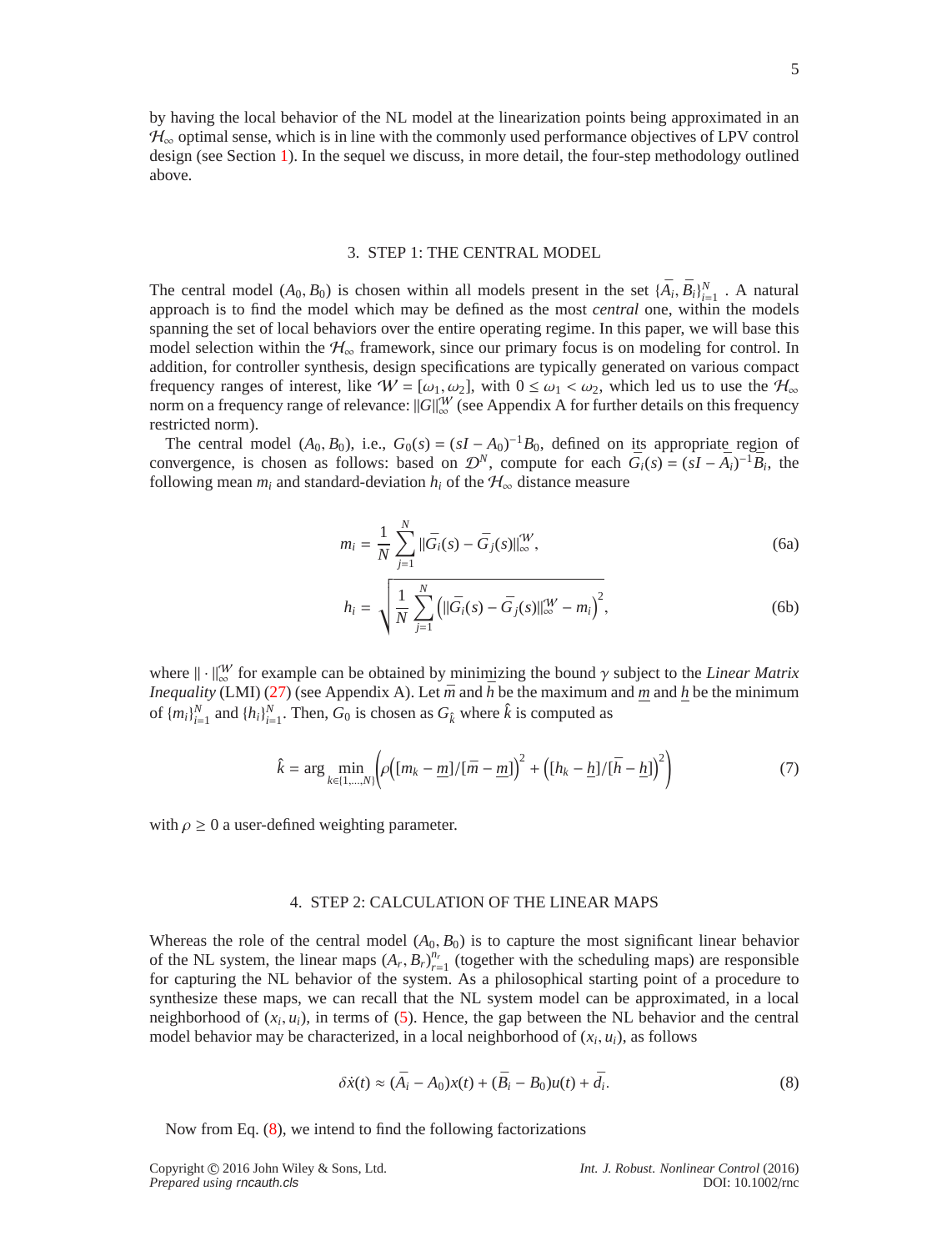$$
\bar{A}_i - A_0 = \sum_{j=1}^{n_g} \eta_j(i) L_j,
$$
\n(9a)

$$
\bar{B}_i - B_0 = \sum_{j=1}^{n_g} \eta_j(i) R_j,
$$
\n(9b)

$$
\bar{d}_i = \sum_{j=1}^{n_d} \zeta_j(i) (T_j x_i + Z_j u_i), \tag{9c}
$$

where  $n_g > 0$  and  $n_d > 0$  are minimal and  $(L_j, R_j)$  with  $(T_j, Z_j)$  can be seen as the common normalized basis of the involved linear operators and  $\eta_i(i)$  with  $\zeta_i(i)$  are the linear combination weights of the basis associated with each operating point  $(x_i, u_i)$  in  $\mathcal{Z}^N$ . This provides that the matrices  $\{A_r, B_r\}_{r=1}^{n_r}$  with  $n_r = n_g + n_d$  according to [\(3\)](#page-3-0) are realized as

$$
\left[\begin{array}{c} A_r & | \ B_r \end{array}\right] = \left\{\begin{array}{ll} \left[\begin{array}{c} L_r & R_r \\ \left[\begin{array}{c} T_{r-n_g} & Z_{r-n_g} \end{array}\right] & \text{if } r < n_g; \end{array}\right. \right. \\ \end{array}
$$

One possible approach to accomplish such a factorization follows through a *Singular Value Decomposition* (SVD). Let

$$
\Phi = \begin{bmatrix} \text{vec}(\bar{A}_1 - A_0) & \cdots & \text{vec}(\bar{A}_N - A_0) \\ \text{vec}(\bar{B}_1 - B_0) & \cdots & \text{vec}(\bar{B}_N - B_0) \end{bmatrix},
$$

where ⊗ denotes the Kronecker product. Similarly, we can develop

$$
\Lambda_i = \bar{d}_i \left[ \begin{array}{c} x_i \\ u_i \end{array} \right]^{\dagger}, \quad \Psi = \left[ \begin{array}{ccc} \text{vec}(\Lambda_1) & \cdots & \text{vec}(\Lambda_N) \end{array} \right].
$$

Next, we can obtain a proper orthogonal decomposition of  $\Phi$  and  $\Psi$  which gives the principal directions in the space of the coefficients of  $\{L_r, R_r\}_{r=1}^{n_r}$  and  $\{T_r, Z_r\}_{r=1}^{n_r}$ . This is done by obtaining the following economical SVD decompositions

$$
\Phi = U_1 \Sigma_1 V_1^\top, \quad \Psi = U_2 \Sigma_2 V_2^\top,
$$
\n<sup>(10)</sup>

where  $\Sigma_1$  and  $\Sigma_2$  are full rank, square, diagonal matrices with dimension  $n_{s,1}, n_{s,2} \le \min(n_x(n_x +$  $n_u$ , *N*). Then, each basis pair  $(L_j, R_j)$  and  $(T_j, Z_j)$  are simply recovered from the matricization<sup>[§](#page-5-0)</sup> of each column of  $U_1$  and  $U_2$ . This results in  $n_g = n_{s,1}$  and  $n_d = n_{s,2}$ , i.e.,  $n_r = n_{s,1} + n_{s,2}$ . In practice, it is often desired to capture the nonlinear behavior with a low number of scheduling variables as the complexity and often the conservativeness of the LPV control design procedure is directly characterized by  $n_r$ . Hence, the relative magnitude of the singular values in  $\Sigma$  can be used to find a reduced factorization by taking only the  $n_r < n_{s,1} + n_{s,2}$  most significant singular values associated with the columns of  $U_1$  and  $U_2$  in the matricization. Furthermore, it is also possible to compute the factorizations [\(9\)](#page-4-2) jointly with the use of a single SVD. However, here for reasons to be revealed in the next section, we chose to keep the factorizations separate.

# 5. STEP 3: SYNTHESIS OF THE SCHEDULING VARIABLES

As a first step in our synthesis, we will determine the set of linear combination weights  $\eta(i)$  =  $\begin{bmatrix} \eta_1(i) & \cdots & \eta_{n_g}(i) \end{bmatrix}^T$  and  $\zeta(i) = [\zeta_1(i) & \cdots & \zeta_{n_d}(i) ]^T$  in [\(9\)](#page-4-2). If  $n_r = n_{s,1} + n_{s,2}$ , one can easily find weights [\[18\]](#page-17-15) that ensure a perfect equality in [\(9\)](#page-4-2). If  $n_r < n_{s,1} + n_{s,2}$ , this is no longer the case and an approximation is required. Since our focus is mainly on modeling for control, we choose to

<span id="page-5-0"></span><sup>§</sup>The operation that turns a vector into a matrix.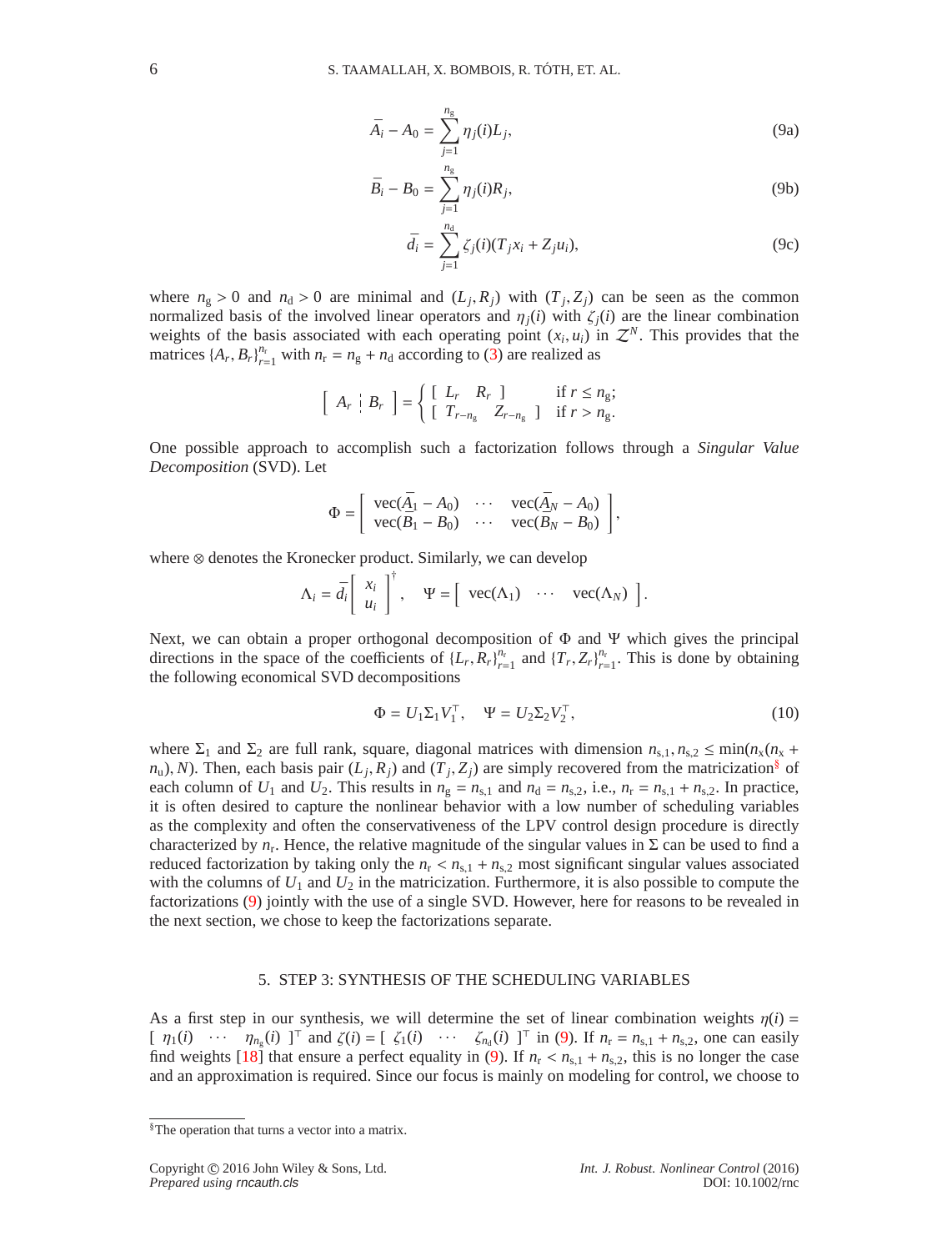approximate the local behavior of the NL system [\(2\)](#page-2-2) by matching it with the frozen aspects of the LPV model (i.e., the LTI model obtained when freezing the scheduling variable in the LPV model).

Partly, this can be seen as approximating the LTI transfer functions  $\bar{G}_i(s) = (sI - \bar{A}_i)^{-1} \bar{B}_i$  with the transfer function  $G_i(s)$  of the frozen-time LPV models:

$$
G_i(s) = \left(sI - A_0 - \sum_{j=1}^{n_g} \eta_j(i)L_j\right)^{-1} \left(B_0 + \sum_{j=1}^{n_g} \eta_j(i)R_j\right).
$$

for  $i = 1, \ldots, N$ . Additionally, due to the affine terms, we also need to guarantee that

$$
\bar{d}_i \approx d_i := \sum_{j=1}^{n_d} \zeta_j(i) (T_j x_i + Z_j u_i).
$$

<span id="page-6-3"></span>These objectives can be formulated as optimization problems as follows: for a given user defined frequency range  $W = [\omega_1, \omega_2]$ , find, for each *i*, the optimal parameters  $\{\hat{\eta}(i)\}_{i=1}^N$  and  $\{\hat{\zeta}(i)\}_{i=1}^N$  that minimize

$$
J_{g,i}(\eta(i)) \coloneqq ||\bar{G}_i(s) - G_i(s)||_{\infty}^{\mathcal{W}}, \tag{11a}
$$

<span id="page-6-1"></span><span id="page-6-0"></span>
$$
J_{d,i}(\zeta(i)) \coloneqq ||\bar{d}_i - d_i||_2. \tag{11b}
$$

While minimizing [\(11b\)](#page-6-0) corresponds to a least-squares problem with an analytic solution, minimizing [\(11a\)](#page-6-1) is equivalent to minimizing a scalar variable, subject to the LMI  $(27)$  or  $(28)$ . The (*A*, *B*,*C*, *D*) matrices in these equations are

$$
\bar{G}_i(s) - G_i(s) = \left[ \frac{A \mid B}{C \mid D} \right] = \left[ \begin{array}{cc|c} \bar{A}_i & 0 & \bar{B}_i \\ 0 & A_0 + \sum_{j=1}^{n_g} \eta_j(i) L_r & B_0 + \sum_{j=1}^{n_g} \eta_j(i) R_j \\ \hline I & -I & 0 \end{array} \right] \tag{12}
$$

using the standard notation in robust control. In case the underlying system description is parametrized as [\(9\)](#page-4-2), these LMIs contain cross products of the decision variables with  $\eta(i)$  resulting in a bilinear relationship. In such situations, the projection lemma has often been used to provide convex reformulation of the original problem. In our case, unfortunately, a straightforward application of the projection lemma is not achievable, due to the structured nature of our problem (see [\[33\]](#page-18-11) for additional details). Hence, we choose to use an iterative approach to solve [\(11a\)](#page-6-1). The procedure has a two-stage modus operandi: an initialization stage, followed by a repeated refinement stage. The first stage computes a reasonable guess value for  $\hat{\eta}(i)$ . The idea used here is to approximate the maximum gain of the LTI matrices,  $\overline{A}_i$  and  $\overline{B}_i$ , in the following way

<span id="page-6-4"></span>
$$
\hat{\eta}(i) = \arg\min_{\eta} \|X_{A,i}(\eta)\|_{2} + \|X_{B,i}(\eta)\|_{2},\tag{13}
$$

where  $X_{A,i}(\eta) = \bar{A}_i - (A_0 + \sum_{j=1}^{n_g} \eta_j L_j)$  and  $X_{B,i}(\eta) = \bar{B}_i - (B_0 + \sum_{j=1}^{n_g} \eta_j R_j)$ . This is readily recast into the sum minimization of the  $\mathcal{L}_2$ -induced gains of two static operators

<span id="page-6-2"></span>minimize 
$$
\gamma_{A,i} + \gamma_{B,i}
$$
  
\nsubject to  $\gamma_{A,i} > 0$ ,  $\gamma_{B,i} > 0$   
\n
$$
\begin{bmatrix}\n\gamma_{A,i}I & \star \\
X_{A,i}(\eta(i)) & I\n\end{bmatrix} > 0
$$
\n(14)  
\n
$$
\begin{bmatrix}\n\gamma_{B,i}I & \star \\
X_{B,i}(\eta(i)) & I\n\end{bmatrix} > 0
$$

Next, the second stage uses the initial values found in  $(14)$  in order to solve Eq.  $(11a)$  through an iterative approach. Here  $\|\cdot\|_{\infty}^{W}$  is computed via [\(28\)](#page-16-1) since the latter is convex in either the  $(F, K)$  or (*A*, *B*) matrices, resulting in a DK-iteration like optimization scheme.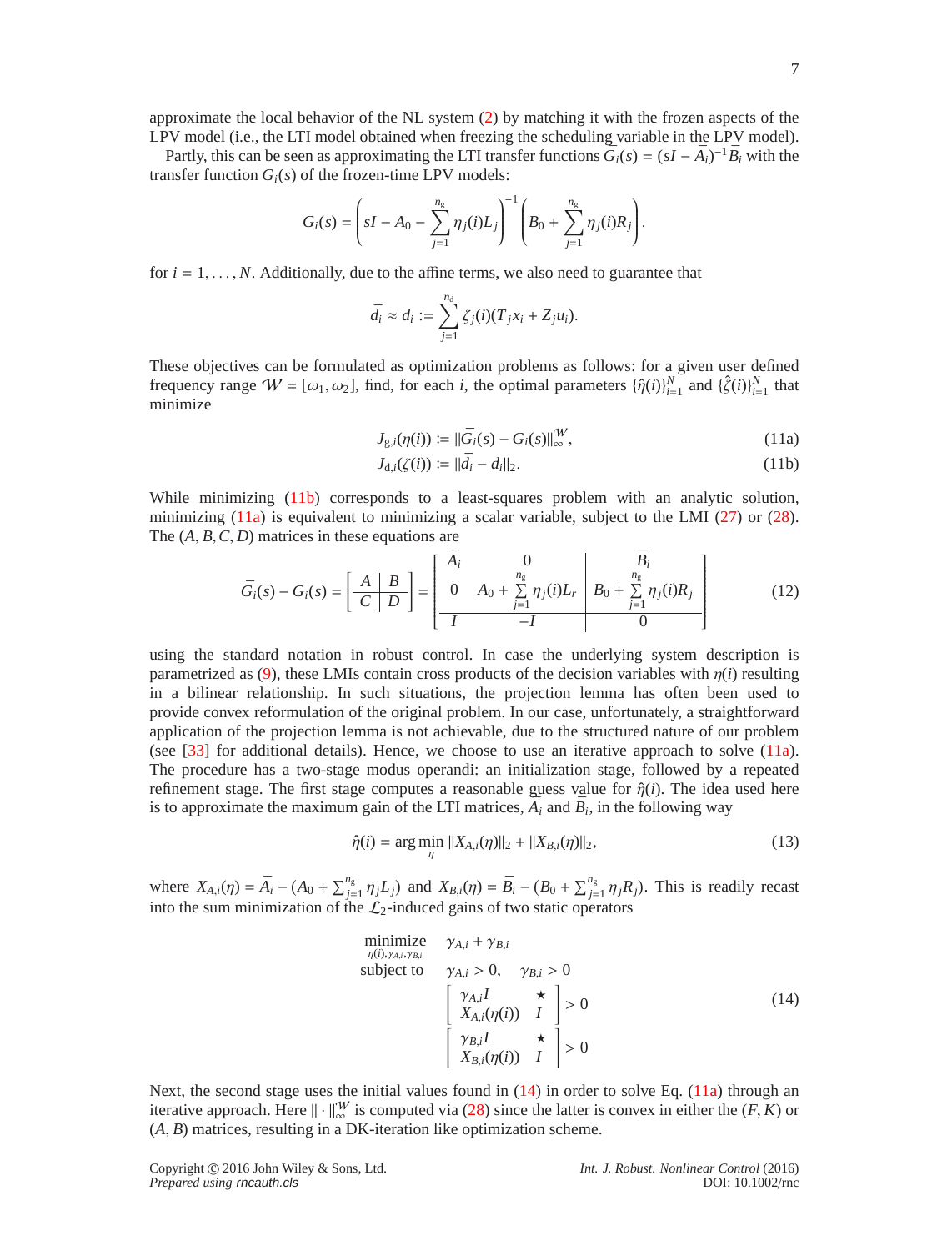Finally, we can realize that as  $(x_i, u_i)$  corresponds to the time moment  $t_i$  in  $\mathcal{Z}_N$ , hence the scheduling trajectory of  $p(t_i) = p(iT_s) = [\eta^\top(i) \ \zeta^\top(i)]^\top$  would lead to the required scheduling to match the change of the local behavior of the NL system along the observed data set  $\mathcal{Z}_N$ . Yet, we require a final step to generalize this observed relation of  $p(t)$  for arbitrary trajectories of  $(x(t), u(t))$ which is discussed in the next section in terms of a synthesis of a scheduling map  $\phi$ .

## *Remark 2*

DK iteration appears to work well in practice, such as in model order reduction [\[34\]](#page-18-12) and LPV controller synthesis with parameter-dependent scalings [\[35\]](#page-18-13). Convergence of these methods towards a global optimum or even a local one is not guaranteed [\[36\]](#page-18-14), however, in practice, convergence is commonly achieved within a few iterations.

#### *Remark 3*

In [\(11b\)](#page-6-0), we have based the approximation of the affine remainder terms on the  $\ell_2$  norm as it is computationally very cheap. An alternative approach would be to consider the  $\ell_{\infty}$  norm to be consistent with the  $H_{\infty}$  objective.

# *Remark 4*

In case a common factorization of the matrices and the affine remainder terms is chosen,  $(11)$ becomes a joint optimization problem where someone needs to specify the trade-off between the approximation of the local transfer functions versus fitting the variation of the remainder terms. This is why a separate factorization in [\(9\)](#page-4-2) is chosen to avoid ad-hoc choices in such a trade off. However, the price to be paid for such a separation of the approximation problems is a possibly larger number of scheduling variables.

# 6. STEP 4: SYNTHESIS OF THE SCHEDULING MAPS

<span id="page-7-0"></span>Finally, with the previously synthesized scheduling variation w.r.t. the observed data set  $\mathcal{Z}_N$ , the aim is here to find a suitable representation of a smooth continuous-time mapping  $\phi(\cdot)$ , that satisfies  $[\eta^\top(i) \quad \zeta^\top(i)]^\top \approx \phi(x_i, u_i)$  for all  $i \in \{1, ..., N\}$  and hence will give  $p(t) = \phi(x(t), u(t))$ for arbitrary trajectories of *x*(*t*) and *u*(*t*).

Now, for physically-intuitive plants, one may select the required states and inputs in  $\phi(x(t), u(t))$ , based upon engineering judgment, and derive these mappings through popular curve-fitting methods. However, in case such insight is missing, one may consider formal/systematic tools such as: orthogonal basis functions, principal component analysis, statistical analysis, fuzzy tools, support vector machines, or *Neural Networks* (NN). Regarding NN, it is well-known that, under mild assumptions on continuity and boundedness, a network of two layers, the first being hidden sigmoid and the second linear, can be trained to approximate any functional relationship arbitrarily well, provided there are enough neurons in the hidden layer [\[37\]](#page-18-15). Hence, NN have found a wide range of applications in control theory. We also choose here to base the  $\phi(\cdot)$  modeling on a twolayer feedforward NN, the first being sigmoid and the second linear, with *l* neurons (*l* large enough), such that

$$
p(t) = \phi(x(t), u(t)) = V\xi(t),
$$
\n(15)

with

$$
\xi(t) = \kappa(W_{x}x(t) + W_{u}u(t) + W_{b}),
$$
\n(16)

and  $V \in \mathbb{R}^{n_r \times l}$ ,  $W_x \in \mathbb{R}^{l \times n_x}$ ,  $W_u \in \mathbb{R}^{l \times n_u}$  contain the output and hidden layer weights, while  $W_b \in \mathbb{R}^l$  is the bias in the hidden layer, and  $\kappa(\cdot)$  is the activation function, taken as a continuous, diagonal, differentiable, and bounded static sigmoid nonlinearity. Hence, we consider NN models in the classical feedforward network with the hyperbolic tangent activation transfer function in the hidden layer and back-propagation training for the weights and biases. The training of these models is accomplished here via the NN MATLAB toolbox by using  $\{(x_i, u_i)\}_{i=1}^N$  as the input data set and  ${\{\eta(i), \zeta(i)\}}_{i=1}^N$  as the intended response.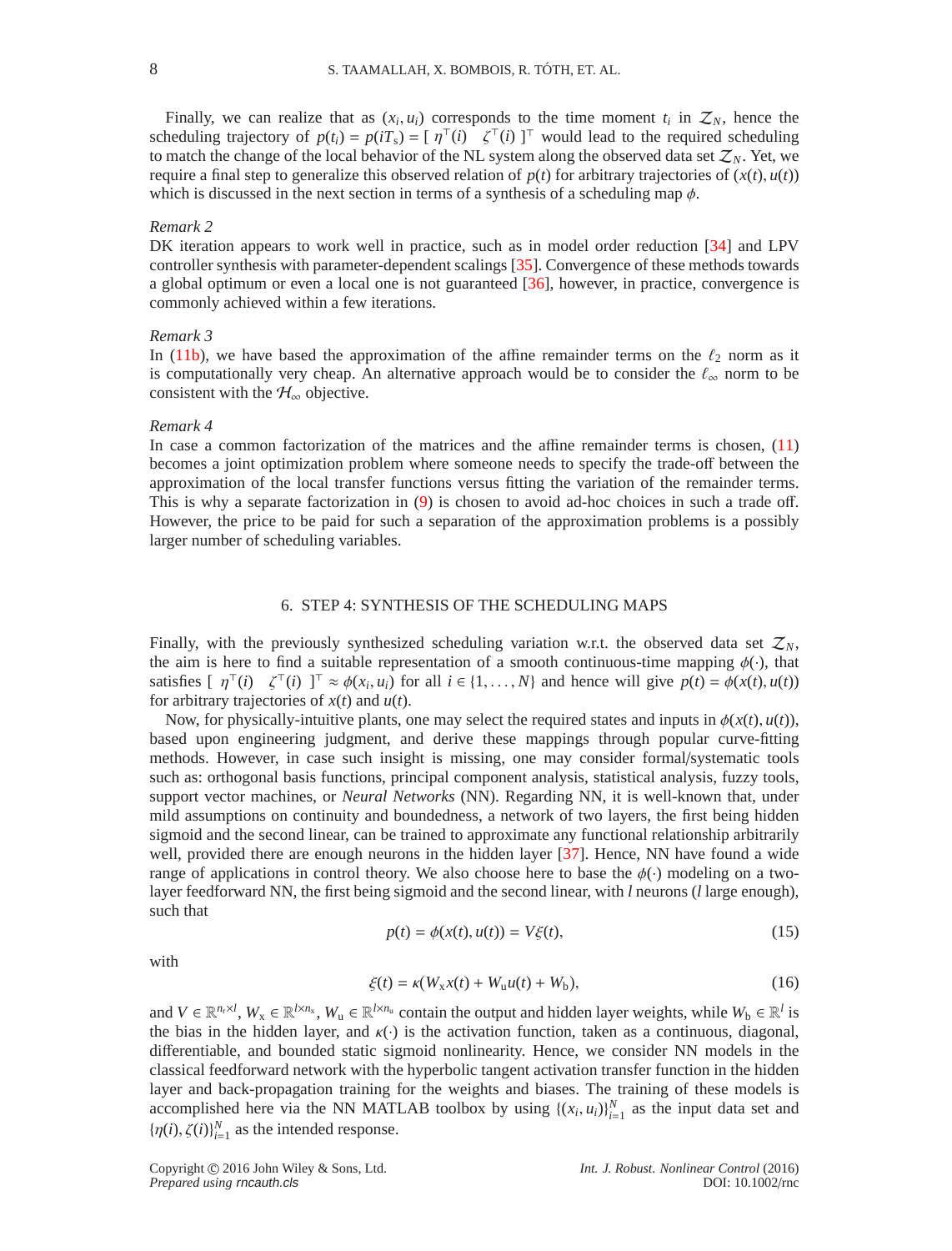|  | Table I. Results of the SVD decomposition in Section 4. |
|--|---------------------------------------------------------|
|--|---------------------------------------------------------|

<span id="page-8-2"></span>

|                          |                          |      |                          | $n_g = 3$ $n_g = 2$ $n_g = 1$ $n_d = 2$ $n_d = 1$ |      |
|--------------------------|--------------------------|------|--------------------------|---------------------------------------------------|------|
| Captured Energy of $U_1$ | 100 %                    | 79 % | 51 %                     | $\overline{\phantom{0}}$                          |      |
| Captured Energy of $U_2$ | $\overline{\phantom{0}}$ |      | $\overline{\phantom{0}}$ | 100 %                                             | 53 % |

## 7. EXAMPLE: A MODIFIED POINT-MASS PENDULUM

<span id="page-8-0"></span>The simulation results, presented next, are based on a simple example of a point-mass pendulum. In this section, both *Open-Loop* (OL) and *Closed-Loop* (CL) analysis of our LPV modeling framework will be discussed. The rotational motion of a point-mass pendulum is given by

<span id="page-8-1"></span>
$$
\frac{d}{dt}\begin{bmatrix} x_1(t) \\ x_2(t) \end{bmatrix} = \begin{bmatrix} x_2(t) \\ -bx_2(t) - a^2 \sin x_1(t) \end{bmatrix} + \begin{bmatrix} 0 \\ c \sin u(t) \end{bmatrix}
$$
(17)

with  $[x_1 \ x_2]^\top = [\theta \ \dot{\theta}]^\top$  the states,  $\theta$  the rotation angle, *u* the input torque,  $a = \sqrt{g/L}$  the angular frequency,  $g = 9.8$  the acceleration due to gravity,  $L = 3$  the pendulum length,  $b = 2$  damping and  $c \sin u(t)$  a fictional nonlinearity (with coefficient  $c = 4$ ) for making the system more nonlinear. Obviously, [\(17\)](#page-8-1) can exactly be recast into a quasi-LPV form using a global approach, i.e., by choosing two scheduling parameters  $p_1$  and  $p_2$ , such that  $p_1(t) = \sin x_1(t)/x_1(t)$  and  $p_2(t) =$  $\sin u(t)/u(t)$ . We have intentionally chosen a simple example to better illustrate the practicality of our modeling method, which will be used to derive multiple LPV models.

# <span id="page-8-4"></span>*7.1. LPV model synthesis*

To gather data for LPV modeling, we excite the pendulum model, from its rest position, with a 20 sec long sine-sweep  $u(t) = \sin(2\pi ft)$ , with frequency f in the range 0.001–1 Hz, sampled with  $T_s = 0.05$  sec, resulting in  $N = 401$  data points. The purpose is also to illustrate the applicability of our modeling method in a conservative context, i.e., in the case where the control input signalrichness (used for data generation) is rather limited, as is the case with this single sine-sweep chosen here, and for the case of a relatively large sampling period, resulting in few data points. Furthermore, we also use a frequency range of interest defined as  $W = [\omega_1, \omega_2] = [0, 10]$  Hz.

First, the *central* model  $\tilde{G}_0(s)$  is obtained according to Eq. [\(7\)](#page-4-4) with  $\rho = 100$ . The resulting model is nr. 185, i.e., *G*185(*s*). Table [I](#page-8-2) is given to provide an overview of the SVD results of Step 2 described in Section [4](#page-4-3) to derive the linear maps, where the *captured energy* refers to the percentage ratio between the sum of the retained singular values to the sum of all singular values. To analyze our modeling framework, we will use three LPV models, the first two to evaluate the OL response, whereas the third one will be used for dynamic output feedback control design<sup>[¶](#page-8-3)</sup>. The first two models assume full-information, whereas the third corresponds to the case where only state  $x_1$  is measured:

- 1. **Model M1**. Generated with  $n_g = 3$ ,  $n_d = 2$  and a 10-neurons network with  $p(t) =$  $\phi(x_1(t), x_2(t))$ ;  $n_r = 5$ .
- 2. **Model M2**. Generated with  $n_g = 1$ ,  $n_d = 1$  and a 10-neurons network with  $p(t) =$  $\phi(x_1(t), x_2(t))$ ;  $n_r = 2$ .
- 3. **Model M3**. Generated with  $n_g = 1$ ,  $n_d = 1$  and a 10-neurons network with  $p(t) = \phi(x_1(t))$ ;  $n_r = 2$ .

Note that mapping  $\phi(\cdot)$  is here function of the states only, rather than both states and inputs, since better validation results were obtained this way when exciting the LPV models with fresh inputs (i.e. inputs not used during the modeling process). Next, to compare the effectiveness of the proposed LPV models, we define the following two cost functions:

<span id="page-8-3"></span><sup>¶</sup> In most practical situations, when designing control systems, one does not have access to the full state-vector. In the case of the pendulum, often only the rotation angle  $\theta$  is being measured.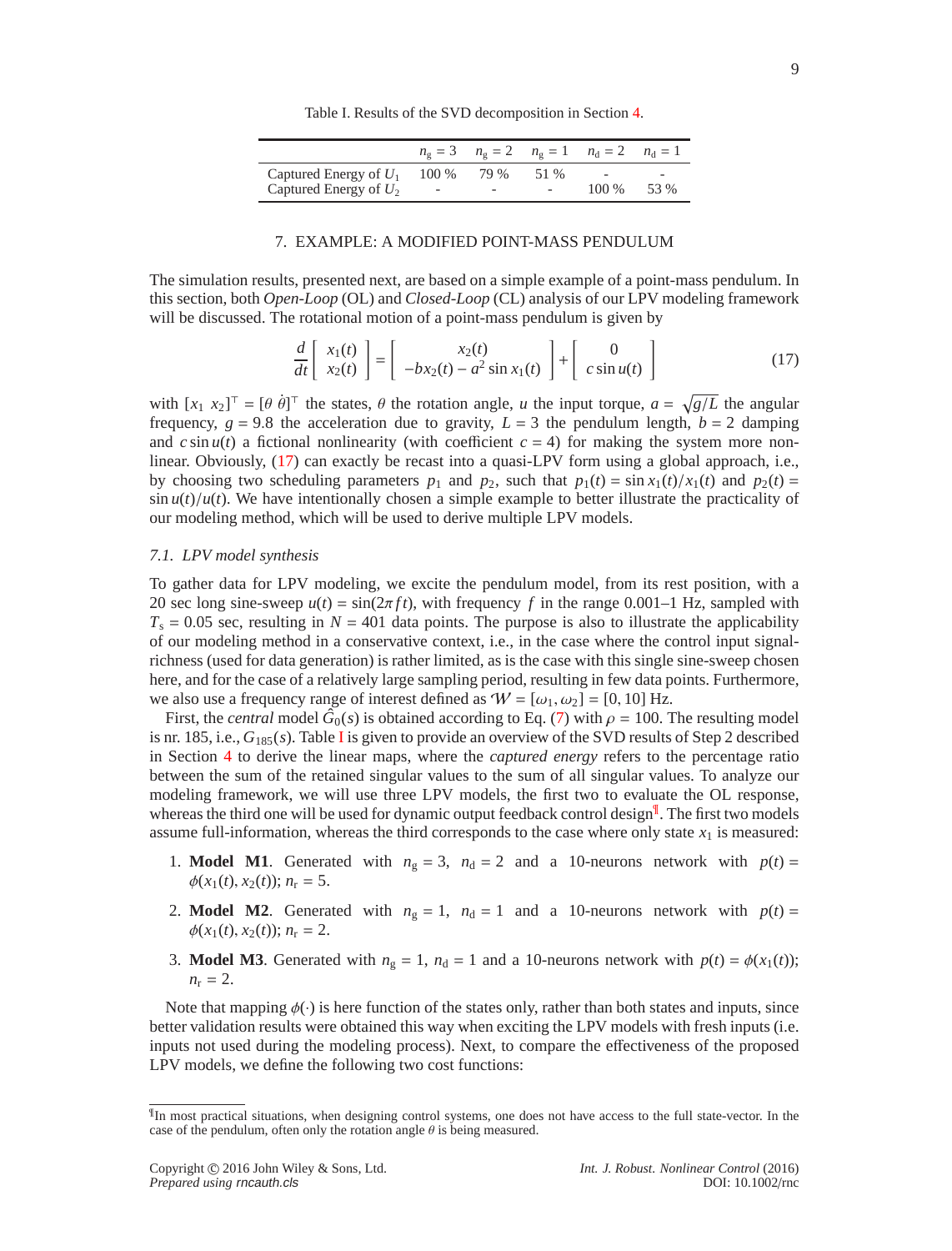| Model    | $J_{\infty}$ (init. by (13)) | $J_{\infty}$ | $J_{2}$ |
|----------|------------------------------|--------------|---------|
| M1       | $\left( \right)$             | N.A.         | 100     |
| $M2= M3$ | 0.34                         | 0.32         | 74      |

<span id="page-9-0"></span>Table II. Quality of the LPV approximation in terms of  $J_{\infty}$  and  $J_2$ .

- 1. **Cost C1**. Mean of the local TF deviation in terms of  $J_{\infty} := \frac{1}{N} \sum_{i=1}^{N} ||\bar{G}_i(s) G_i(s)||_{\infty}^W$ ;
- 2. **Cost C2**. Fit of the affine remainder terms by

$$
J_2 := \frac{1}{n_{\rm x}} \sum_{k=1}^{n_{\rm x}} \text{BFR} \Big( \{ [\bar{d}_i]_k \}_{i=1}^N, \{ [d_i]_k \}_{i=1}^N \Big),
$$

where  $d_i = \sum_{r=1}^{n_r} \eta_r(i) (T_r x_i + Z_r u_i)$ , [·]*k* stand for referring to the *k*<sup>th</sup> element of a vector and for two signals *z*(*i*) and ˆ*z*(*i*) the *Best Fit Rate* (BFR) is defined as

$$
BFR(z(i), \hat{z}(i)) := 100\% \cdot \max\left(1 - \frac{\left\|z(i) - \hat{z}(i)\right\|_{\ell_2}}{\left\|z(i) - \text{mean}(z(i))\right\|_{\ell_2}}, 0\right).
$$

Note that costs C1 and C2 evaluate the modeling concept before the synthesis of the NN component.

The results are given in Table [II,](#page-9-0) where all LMIs, used to compute cost C1, are solved using YALMIP [\[38\]](#page-18-16) with solver SeDuMi [\[39\]](#page-18-17). For model M1, since we kept the full linear map, the cost functions  $J_{\infty}$  and  $J_2$  reveal a perfect match in both aspects. On the other hand, models M2 and M3 use only the most dominant singular values associated linear map. M2 and M3 are equivalent in terms of  $J_{\infty}$  and  $J_2$ , since they differ only in their respective NN representation of the scheduling map. We can observe that  $J_2$  is relatively large for these models (which is good), and that the simple approach Eq. [\(13\)](#page-6-4), to compute an initialization point, gives a reasonably low value for  $J_{\infty}$ . For this example, the refinement steps to solve the bilinear optimization problem do not provide significant improvement, although on a different example [\[40\]](#page-18-18) it did provide substantial improvements. This preliminary evaluation of the model accuracy shows that models M2 and M3, although based on only two scheduling signals, may potentially provide good model fidelity in OL. In the sequel, additional evaluations of the OL and the CL behaviors is given.

#### *7.2. Open-loop analysis*

To better compare the effectiveness of the proposed LPV models, we define the following additional cost functions:

- 1. **Cost C3**. For a comparison of time-domain responses on  $[0, \infty)$ , we use fresh data sets, namely step-inputs, and sine-inputs at varying amplitudes and frequencies and compute the  $BFR(\lbrace y(iT_s)\rbrace_{i=1}^{\bar{N}}, \lbrace \hat{y}(iT_s)\rbrace_{i=1}^{\bar{N}})$  between the sampled NL model response *y* and the response  $\hat{y}$ provided by the LPV model.
- 2. **Cost C4**. For similar purposes we also compute the *Variance-Accounted-For* (VAF)

$$
VAF := 100\% \frac{1}{n_x} \sum_{k=1}^{n_x} \max(1 - \frac{\text{var}(y(iT_s) - \hat{y}(iT_s))}{\text{var}(y(iT_s))}, 0).
$$

In this section, we will test the resulting CT LPV models with the NN synthesized scheduling maps. Note that all models become now quasi-LPV models. We will compare next the behavior of these LPV models with that of the NL system. We excite the LPV models with data sets not used during the modeling phase. First, we use sine-inputs, for several fixed amplitudes and fixed frequencies, and present the respective BFR and VAF for each model in Table [III](#page-10-0) through [V.](#page-10-1) Overall, all three models exhibit good to excellent fit with the NL model, using these error measures, for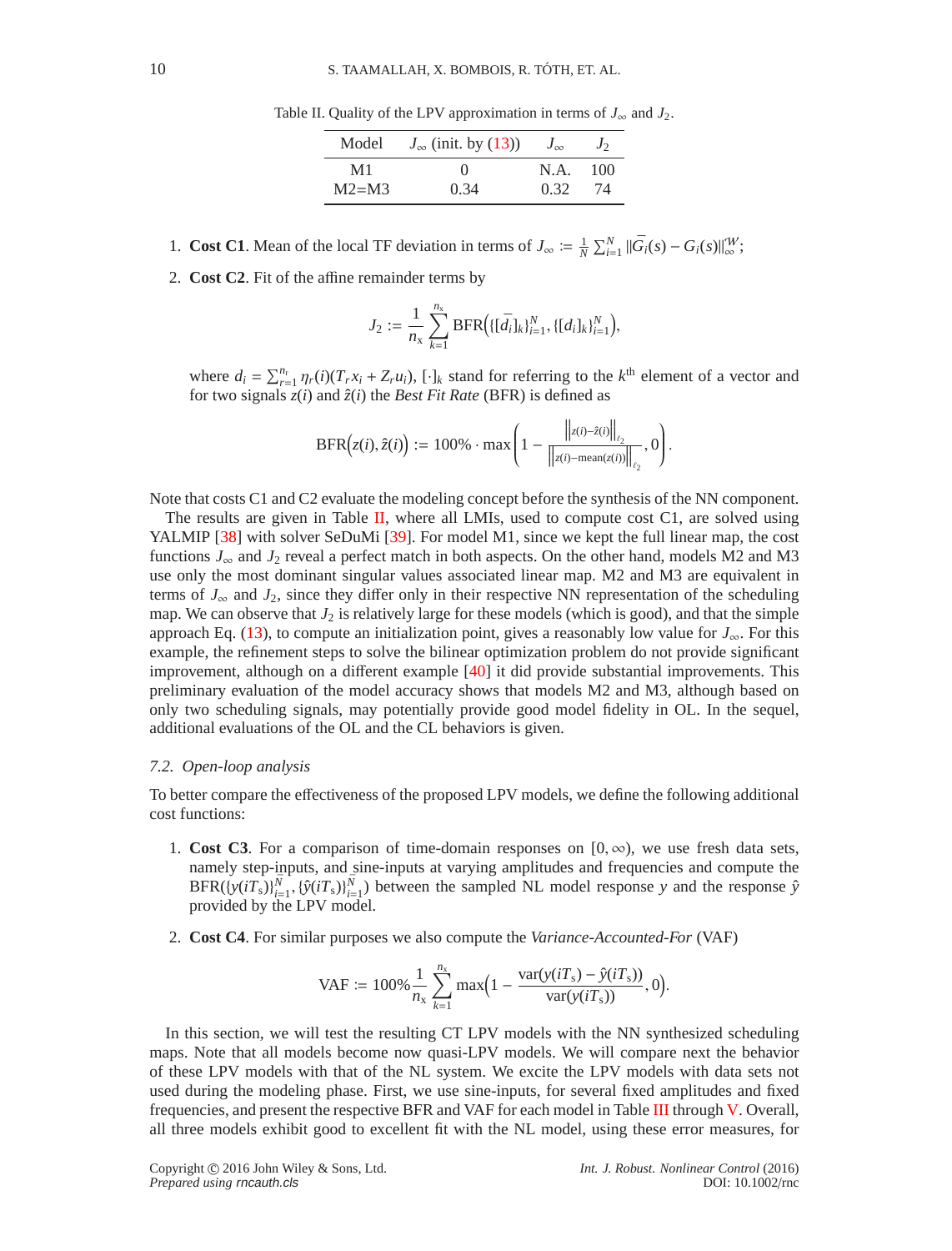| Input     | Input Frequency (Hz) |            |           |           |
|-----------|----------------------|------------|-----------|-----------|
| Amplitude | 0.25                 | 0.5        | 0.75      |           |
| 0.25      | 93.<br>-99           | -100<br>94 | 96 100    | 100<br>97 |
| 0.5       | 100                  | 99         | 100       | 100       |
|           | 97                   | 91         | 94        | 94        |
| 0.75      | 100                  | -99        | 91        | 100       |
|           | 93                   | 90         | 99        | 92        |
|           | -100<br>94           | 91 99      | -99<br>90 | -99<br>90 |
| 1.5       | 78                   | 81.        | -97       | -95       |
|           | 97                   | - 97       | 79        | 73.       |
| 1.75      | $\theta$             | -88        | 95        | -92       |
|           | $\left( \right)$     | 54         | 69        | 61        |

<span id="page-10-0"></span>Table III. Time Response for M1. Left value is BFR (%), Right value is VAF (%).

Table IV. Time Response for M2. Left value is BFR (%), Right value is VAF (%).

| Input     | Input Frequency (Hz) |                  |            |     |     |
|-----------|----------------------|------------------|------------|-----|-----|
| Amplitude | 0.25                 | 0.5              | 0.75       |     |     |
| 0.25      | 93<br>100            | 8798             | -99<br>90  | 91. | -99 |
| 0.5       | <b>100</b><br>94     | 87 98            | -99<br>88  | 89  | 99  |
| 0.75      | 100<br>96            | 99<br>90         | -99<br>90  | 90  | 99  |
|           | 100<br>94            | <b>100</b><br>94 | 93<br>-100 | 91  | -99 |
| 1.5       | 83<br>97             | 86 98            | -98<br>80  |     | 97  |
| 1.75      | 96                   | 96               | 95         |     | 94  |

<span id="page-10-1"></span>Table V. Time Response for M3. Left value is BFR (%), Right value is VAF (%).

| Input     |           |           | Input Frequency (Hz) |           |
|-----------|-----------|-----------|----------------------|-----------|
| Amplitude | 0.25      | 0.5       | 0.75                 |           |
| 0.25      | 91 99     | 8798      | 99<br>90             | 99<br>90  |
| 0.5       | 93.99     | 8697      | 88.98                | -99<br>88 |
| 0.75      | 95 100    | 98<br>88. | 98<br>87             | 99<br>89  |
|           | 100<br>97 | 99<br>91  | 88<br>98             | 81 97     |
| 1.5       | 73 95     | 98<br>85. | 81<br>97             | 62.94     |
| 1.75      | 55 90     | 74<br>96  | 94<br>70             | 53<br>-91 |

input amplitudes below one (i.e., the value used during model synthesis which defines the operating regime). The accuracy of these LPV models diminishes when the input amplitude is increased above one, even though model M2 still retains a relatively good fit. We also note that model M2, even though based on fewer scheduling variables than M1, is roughly at least as good as model M1. This may be explained by the fact that the NN models were trained with local data sets only with a few number of samples while these responses incorporate transient dynamics as well. Good training data sets may be two orders of magnitude bigger, in the tens of thousands of points rather than a few hundreds [\[41\]](#page-18-19). Hence, a model with fewer to-be-estimated parameters, like M2, may provide, in this case, a higher quality model, but this is unpredictable as the effect of transients is not visible from the point of view of local linearizations. Next, the fit for model M3 is slightly worse than that of M2, e.g., for input amplitudes above one. This may be explained by the fact that the training of M3 was based on state  $x_1$  only. Finally, we also compare the model responses to a step input of amplitude  $A = 0.5$ , with the outcomes given in Table [VI,](#page-11-0) and Fig. [1](#page-11-1) through [3,](#page-11-2) where again the respective high model quality is being confirmed. In summary, model M2 provides good model fidelity in OL, coupled with slightly better computational efficiency than model M1 (since having fewer scheduling variables and NN models to evaluate), and may thus be used for OL prediction, whereas model M3 has also shown to be a suitable candidate for subsequent controller design, in a dynamic output feedback framework based upon the measurement of  $x_1$  only.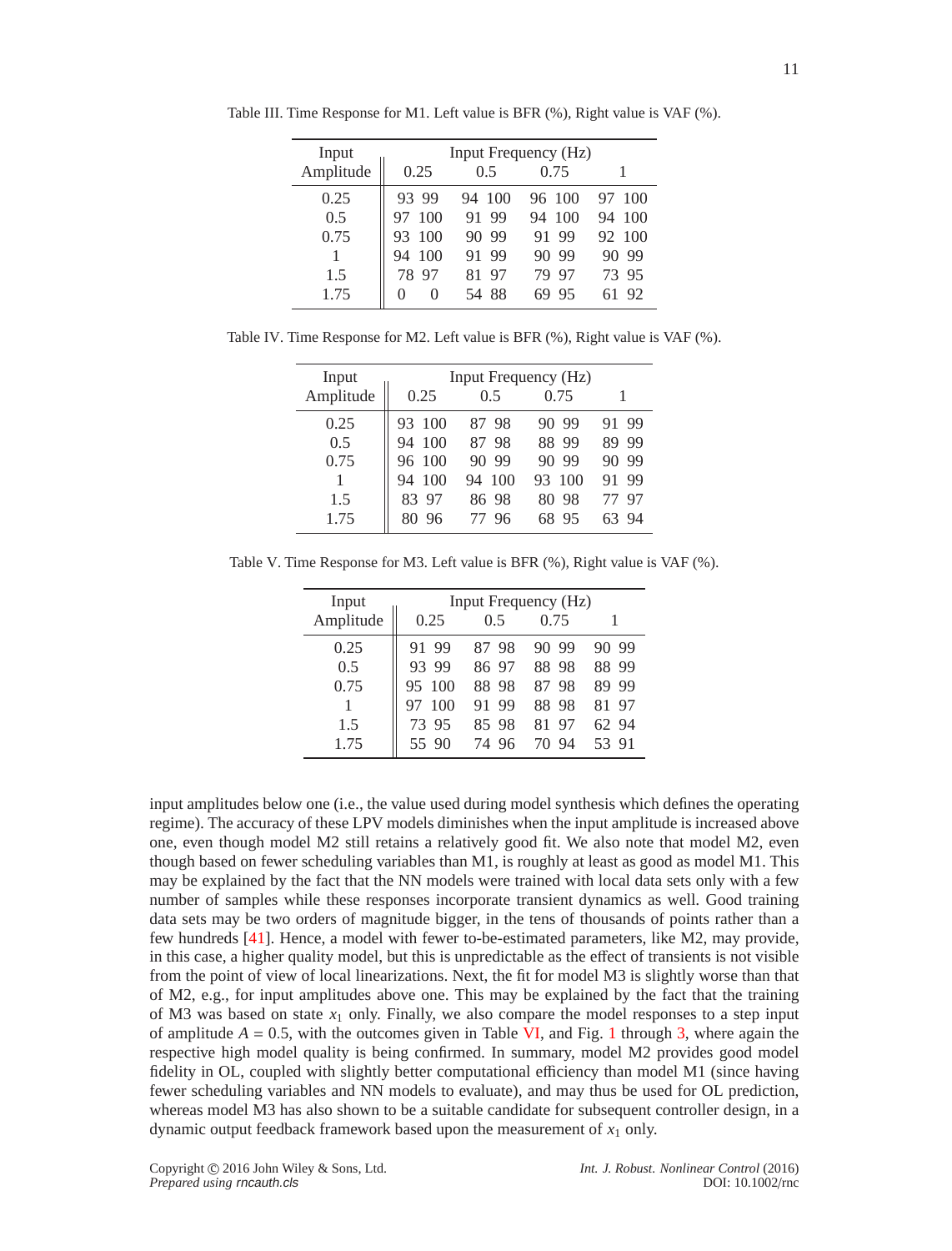<span id="page-11-1"></span><span id="page-11-0"></span>

Table VI. Time Response to Step Input  $u(t)$  of Amplitude  $A = 0.5$ .

Figure 1. M1 response for step input  $u(t)$  of Amplitude  $A = 0.5$  (legend: '–.' NL  $x_1$ ; '––' NL  $x_2$ ; '–' LPV  $x_1$ ;  $\therefore$  LPV  $x_2$ ).



<span id="page-11-2"></span>Figure 2. M2 response for step input  $u(t)$  of Amplitude  $A = 0.5$  (legend: '–.' NL  $x_1$ ; '––' NL  $x_2$ ; '–' qLPV  $x_1$ ;  $\cdot$  qLPV  $x_2$ ).



Figure 3. M3 response for step input  $u(t)$  of Amplitude  $A = 0.5$  (legend: '–.' NL  $x_1$ ; '– –' NL  $x_2$ ; '–' qLPV  $x_1$ ;  $\therefore$  qLPV  $x_2$ ).

## *7.3. Closed-loop analysis*

The objective of this section is to evaluate the quasi-LPV model M3 in a CL setting. To this end, we define a generalized plant  $\check{P}$  which maps the generalized disturbances  $w(t) = [r^\top(t) n^\top(t)]^\top$  and control inputs *u*(*t*), to controlled outputs, i.e., generalized performance channels,  $z(t) = [z_u^\top(t) z_p^\top(t)]^\top$ and measured outputs  $v(t) = [r^{\top}(t) e^{\top}(t)]^{\top}$ , see Fig. [4.](#page-12-0) The signals consist of  $r(t)$  the reference signal,  $n(t)$  the sensors noise,  $e(t)$  the tracking errors,  $z<sub>u</sub>(t)$  the actuators performance signal (to limit actuation magnitudes and rates), and  $z_p(t)$  the desired performance in terms of closed-loop signal responses. As shaping filters, the performance weight  $W_p(s)$ , the actuator weight  $W_u(s)$ , and the sensor noise weight  $W_n(s)$ , all given in Appendix B, are used. The shaped generalized plant  $\tilde{P}$  is further given by

$$
\begin{bmatrix} z_{\rm u} \\ z_{\rm p} \\ r \\ e \end{bmatrix} = \begin{bmatrix} 0 & 0 & W_{\rm u} \\ W_{\rm p} & 0 & -W_{\rm p}P \\ I & 0 & 0 \\ I & -W_{\rm n} & -P \end{bmatrix} \begin{bmatrix} r \\ n \\ u \end{bmatrix},
$$
(18)

Copyright c 2016 John Wiley & Sons, Ltd. *Int. J. Robust. Nonlinear Control* (2016) *Prepared using* rncauth.cls DOI: 10.1002/rnc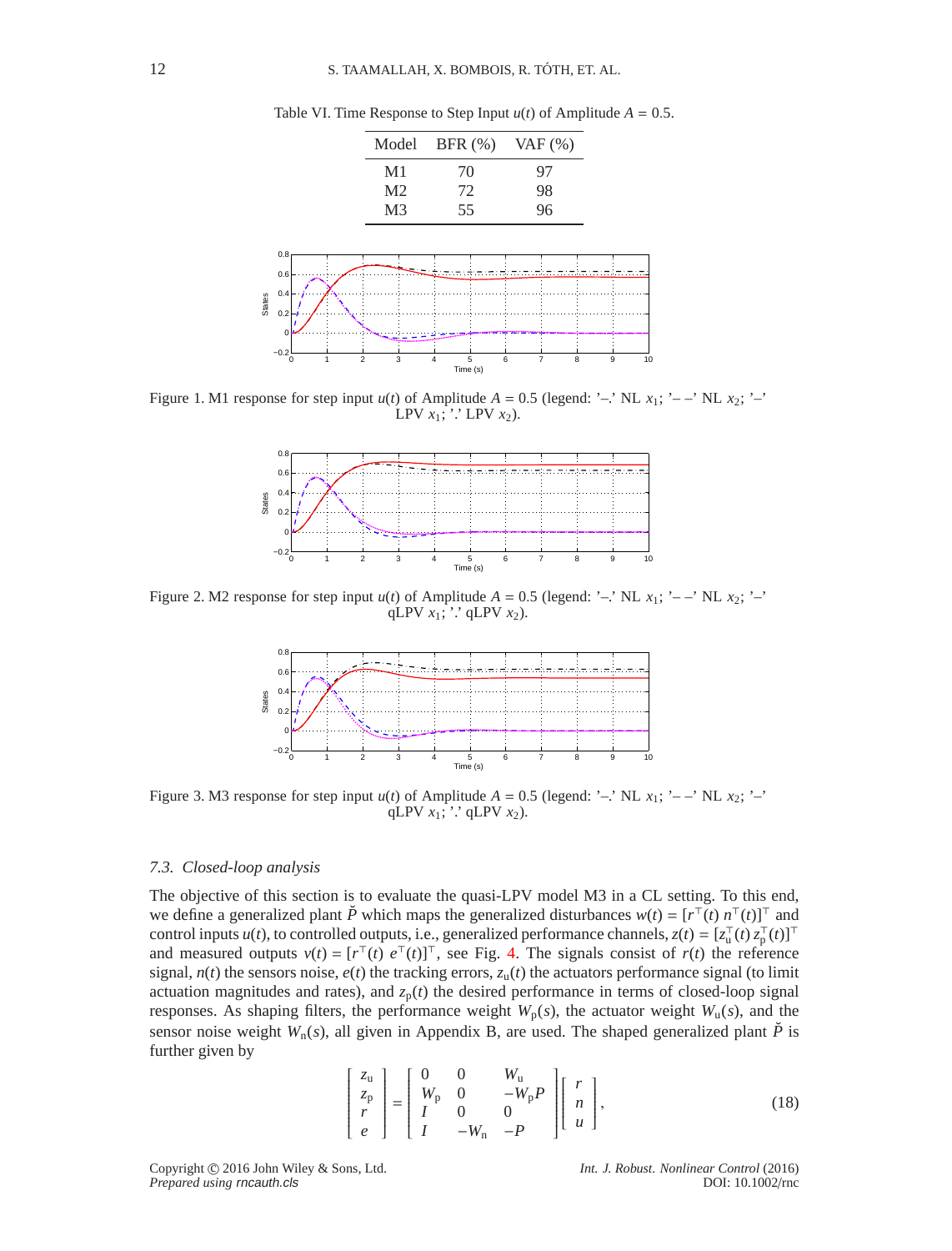<span id="page-12-0"></span>

Figure 4. Control synthesis: two degrees-of-freedom control structure.

where *P* denotes the dynamic operator defined by the LPV model. The goal of the control synthesis is to find a two-degrees-of-freedom dynamic controller  $K = [K_1 \ K_2]$  that establishes closed-loop stability, while guaranteeing an induced  $\mathcal{L}_2$ -gain bound  $\gamma$  from the exogenous inputs *w* to the controlled outputs *z*, such that

<span id="page-12-3"></span>
$$
\int_0^T z^\top(t)z(t) dt \le \gamma^2 \int_0^T w^\top(t)w(t) dt \quad \forall T \ge 0.
$$
 (19)

In the sequel, we will synthesize four controllers—one  $\mathcal{H}_{\infty}$  LTI, one robust  $\mu$  LTI, and two LPV controllers—and compare their reference tracking performance to step reference inputs. As already mentioned, the controller synthesis is based upon a two-degrees-of-freedom control structure, see Fig. [4.](#page-12-0) Besides a feedback action  $K_1$ , a feedforward action  $K_2$  is indeed added to improve tracking performance. For optimality, both the feedback and feedforward parts of the controller *K* will be designed in one step. The four controllers are designed as follows:

*7.3.1. Controller 1: LTI*  $H_{\infty}$  *method* The purpose is here to synthesize an LTI controller which is not based on model M3, but rather based upon a nominal LTI model  $P_{\text{nom}}$ . This  $P_{\text{nom}}$  is obtained from a single linearization, at the equilibrium point  $[x_1 \ x_2]^\top = [0 \ 0]^\top$ , of the NL model [\(17\)](#page-8-1), see Appendix B. Furthermore, for this  $H_{\infty}$  LTI controller, the control synthesis does not include any robustness with respect to some uncertainty Θ, hence in Fig. [4](#page-12-0) we have

<span id="page-12-1"></span>
$$
P = P_0 = P_{\text{nom}}.\tag{20}
$$

Now, with Eq. [\(20\)](#page-12-1) in mind, our control synthesis problem is equivalent to the minimization of the  $\mathcal{H}_{\infty}$  norm of a standard, weighted, mixed-sensitivity S/KS criterion. Here, the dynamic controller *K* is computed such that [\[42\]](#page-18-20)

$$
K = \arg\inf_{K} ||F_1(\check{P}, K)||_{\infty}.
$$
\n(21)

We will consider this controller as the nominal controller.

<span id="page-12-4"></span>*7.3.2. Controller 2: Robust*  $\mu$  *method* The synthesized affine LPV model M3, as defined in Eq. [\(3\)](#page-3-0), is first re-scaled, in terms of normalization of  $p(t)$  and given by

<span id="page-12-2"></span>
$$
P(\alpha(t)) := \begin{cases} \dot{x}(t) = \tilde{A}_0 x(t) + \tilde{B}_0 u(t) \\ + \sum_{r=1}^2 \alpha_r(t) (\tilde{A}_r x(t) + \tilde{B}_r u(t)) \end{cases}
$$
(22)

such that  $\alpha = [\alpha_1 \quad \alpha_2]^\top$  and  $|\alpha_r(t)| \le 1$ . Here, the generalized plant  $\check{P}$  has a linear fractional dependence on the normalized scheduling variable  $\alpha(t)$ . This plant can be represented by the upper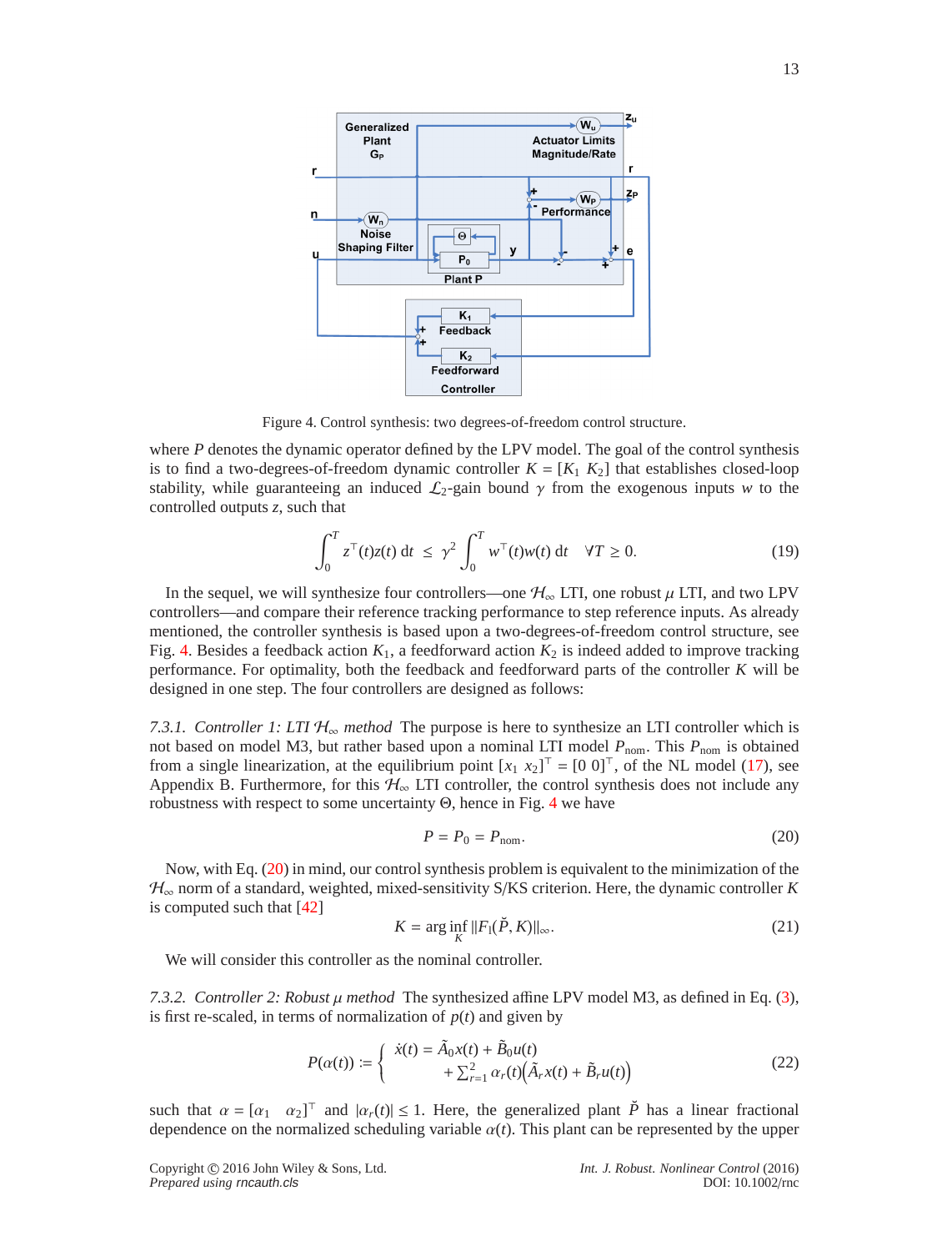<span id="page-13-0"></span>

Figure 5. Standard  $M - \Theta - K$  robust control setting.

LFT interconnection

<span id="page-13-1"></span>
$$
\begin{pmatrix} z \\ v \end{pmatrix} = \check{P} \begin{pmatrix} w \\ u \end{pmatrix} = F_u(M, \Theta) \begin{pmatrix} w \\ u \end{pmatrix},
$$
 (23)

where  $M(s)$  is a known LTI plant, see Fig. [5.](#page-13-0) Furthermore,  $\Theta := \text{blockdiag}\{\alpha_1(t)I_{c_1}, \alpha_2(t)I_{c_2}\}$ specifies how the scheduling variables enter to the plant dynamics, whereas  $I_{c_r}$  is an identity matrix whose size *c<sup>r</sup>* corresponds to the minimal *Linear Fractional Realization* (LFR) of [\(22\)](#page-12-2), i.e.,  $c_r = \text{rank}([\tilde{A}_r \ \tilde{B}_r])$ . Next, the feedback structure associated with the LFT interconnection Eq. [\(23\)](#page-13-1) is given by

$$
\begin{pmatrix} z_{\theta} \\ z \\ v \end{pmatrix} = M \begin{pmatrix} w_{\theta} \\ w \\ u \end{pmatrix},
$$
 (24a)

$$
w_{\theta} = \Theta z_{\theta},\tag{24b}
$$

with  $z_{\theta}(t)$ , and  $w_{\theta}(t)$ , the inputs and outputs of operator  $\Theta$ , shown in Fig. [5.](#page-13-0) According to the robust control framework, we further proceed by treating the scheduling parameter variations, i.e., given in Θ, as real static uncertainties (not measured on-line). Again, the goal of the controller synthesis is to minimize the  $\mathcal{L}_2$ -gain bound  $\gamma$  from the exogenous inputs  $w(t)$  to the controlled outputs  $z(t)$ , despite the uncertainty  $\Theta$  with  $\bar{\sigma}(\Theta) \leq 1$ . This is achieved by synthesizing an LTI *K* through the D-K iteration [\[43\]](#page-18-21):

$$
K = \arg\inf_{K} \inf_{D_{\rm s}} \|D_{\rm s} F_1(M, K) D_{\rm s}^{-1}\|_{\infty},\tag{25}
$$

with  $D_s(s)$  a stable and minimum-phase scaling matrix, chosen such that  $D_s(s) \Theta = \Theta D_s(s)$ . By the dksyn implementation in MATLAB, after five iterations a 12<sup>th</sup> order controller based on a 8<sup>th</sup> order  $D(s)$ -scalings is obtained. The controller is further reduced to  $5<sup>th</sup>$  order after balanced Hankel-norm model reduction without any significant effect on CL robustness/performance. In summary, we have obtained here a single robust LTI controller, for a family of LTI plants. In the next section, we will see how to design an LPV controller that exploits that  $p(t)$  is measurable in the system.

*7.3.3. Controller 3* & *4: LPV methods* LPV control has received much attention over the past 20 years resulting in a plethora of control methods. Although, a full review of LPV control methods is beyond the scope of this paper most methods can be classified to either the set of *polytopic* approaches, e.g., [\[4\]](#page-17-19), or the set of LFR or *norm-bounded* approaches [\[3,](#page-17-3) [6\]](#page-17-4). Alternatively, the methods can also be categorized as *Parameter-Independent Lyapunov Function* (PILF) techniques (such as the methods listed above) versus the so-called *Parameter-Dependent Lyapunov Function* (PDLF) approaches, also known as gridding methods, [\[5,](#page-17-20)[35\]](#page-18-13). While PILF methods enjoy simplicity and numerical tractability, PDLF methods can improve performance, i.e., decrease conservatism, in case variation bounds of the scheduling variable are known. Here, we investigate control synthesis with a polytopic PILF [\[4\]](#page-17-19) and a scaled small-gain PDLF [\[35\]](#page-18-13) method.

*Controller 3: Polytopic PILF.* In the LPV model  $P(\alpha(t))$ , given by Eq. [\(22\)](#page-12-2), the scheduling parameter  $\alpha(t)$  is defined on a compact set  $\mathcal{P}_{\alpha}$ , represented by a unit hypercube of dimension 2 with vertices  $\{w_j\}_{j=1}^{2^{n_r}}$  corresponding to the extremal values of  $\alpha$ . The considered polytopic PILF method,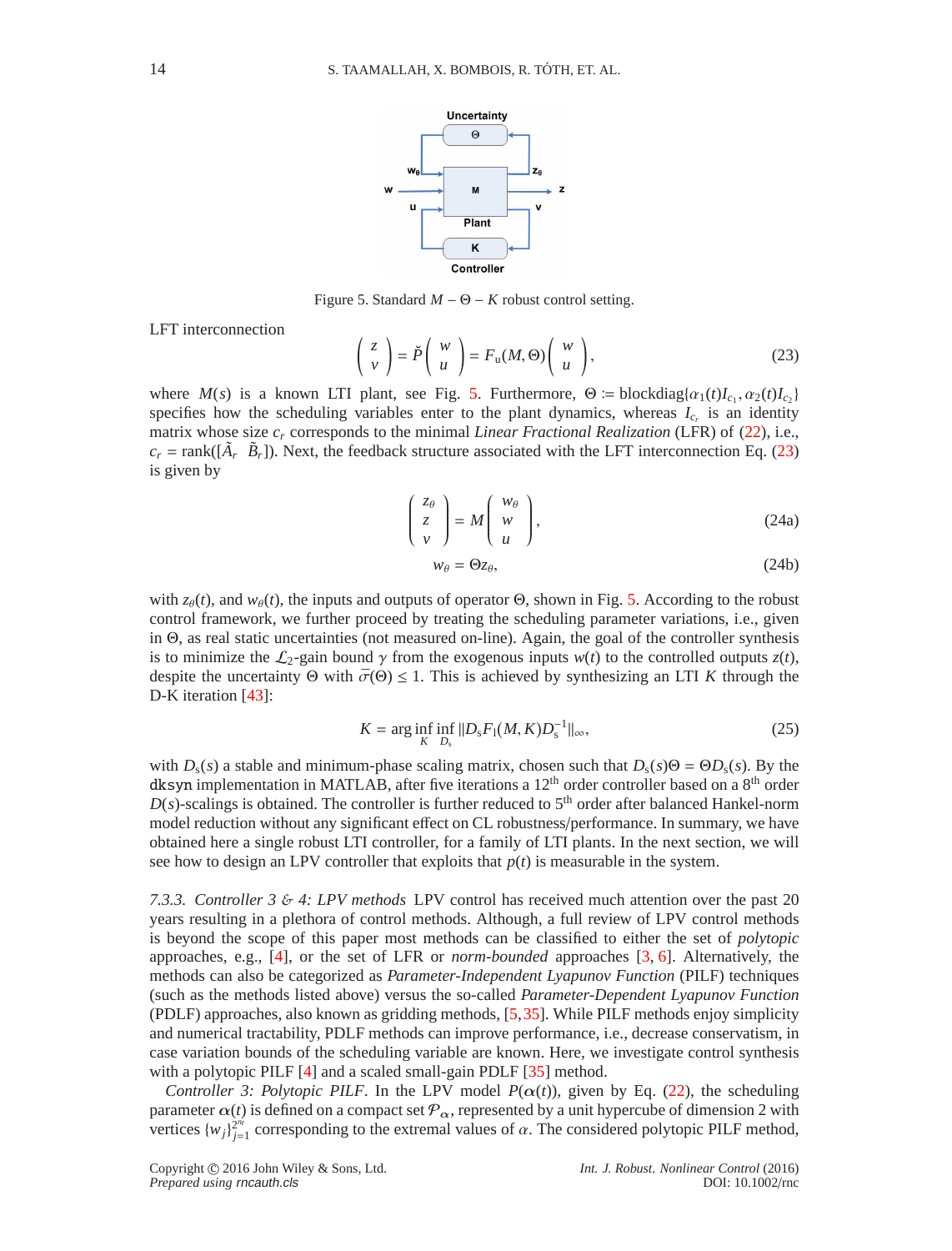implemented as hinfgs, follows the lines of classical  $H_{\infty}$  synthesis, with the difference that it is based upon the  $H_{\infty}$  quadratic stability and performance concept (since both plant and controller are time-varying). The global LPV controller  $K(\alpha(t))$  is obtained through interpolation of local controllers, the latter being synthesized at each vertex point  $P(w_i)$  [\[4\]](#page-17-19). Since the method requires the control-matrix to be independent of the time-varying scheduling parameter, we pre-filtered the LPV model with the low-pass filter defined at the beginning of Section [7.1.](#page-8-4) A gain  $\gamma = 0.92$ , in Eq. [\(19\)](#page-12-3), was achieved with the weights defined in Appendix B. Although the synthesized controller  $K(\alpha(t))$  is time-varying—and hence represents an improvement compared to the previous LTI  $\mu$  controller—the quadratic stability and performance concept assumes arbitrarily fast varying scheduling parameters  $\alpha(t)$ . Obviously this may result in some conservatism, in case the scheduling parameters have a bounded rate of variation.

*Controller 4: Small-gain PDLF.* This last controller is also referred in the sequel as the LPV-LFT controller. Both plant and controller are now dependent on the time-varying scheduling parameter Θ(*t*) according to the LFR formulation in Section [7.3.2.](#page-12-4) Now the main difference w.r.t. the robust control design is that the time-variation of  $\Theta(t)$  will be taken explicitly into account. The to-bedesigned LPV controller  $K(\Theta(t))$  is obtained by minimizing the induced  $\mathcal{L}_2$ -norm of the closedloop operator in terms of [\(19\)](#page-12-3). Moreover, the controller synthesis method also takes parameter timederivative into account, implying a dependence on both  $\Theta(t)$  and its derivative  $\dot{\Theta}(t)$ . This results in an infinite-dimensional LMI problem which, in our case, was tackled by using a small grid, containing only the extrema of  $\Theta(t)$  and  $\Theta(t)$  [\[35\]](#page-18-13). Since the method [35] is an iterative method, good starting values for the scalings were obtained by performing a robust  $\mu$  synthesis, with constant scalings, on the  $(\tilde{A}_0, \tilde{B}_0)$  plant (this plant is defined by [\(22\)](#page-12-2)). A gain  $\gamma = 0.51$ , in Eq. [\(19\)](#page-12-3), was achieved with the weights defined in Appendix B, after ten iterations.

*7.3.4. Discussion of results* The evaluation of the performance of all controllers with the NL plant is done using step inputs on the reference signal, starting from a zero initial condition, i.e., pendulum at rest, see Fig. [6–](#page-15-0)Fig. [8.](#page-15-1) With respect to our LPV modeling method, we can arrive to the following observations:

- The nominal LTI *H*<sup>∞</sup> controller exhibits a steady-state error, which remains persistent despite several modifications of the performance weight  $W_p(s)$ . All other controllers designed using our LPV modeling methodology, i.e., model M3, do not exhibit any steady-state error, and hence achieve much better reference tracking. This is achieved even though model M3 has been built with only two scheduling variables.
- As anticipated, the PDLF controller is less conservative than the PILF (compare the achieved  $\gamma$  values).
- The robust  $\mu$  controller and the polytopic PILF LPV controller exhibit very similar tracking performance, although the control input of the latter one is much smoother. Comparison of robust  $\mu$  control with several LPV control methods has been addressed in many papers, e.g., [\[44\]](#page-18-22), in which it was reported that LPV methods are less conservative than a standard  $\mu$  approach. Indeed, the distinct advantage of LPV control methods is based upon the online measurement of the scheduling parameters (and potentially its derivatives). However for LPV-LFT methods, this advantage needs to be put into perspective, since almost all LPV-LFT control methods (except [\[45\]](#page-18-23)) have been based upon static scaling, whereas  $\mu$  synthesis uses dynamic scaling.

Based on these observations, we can conclude that the LPV model M3 determined using the approach proposed in this paper is a good model for the control of the nonlinear system [\(17\)](#page-8-1).

#### 8. CONCLUSION

<span id="page-14-0"></span>In this paper a comprehensive affine LPV modeling framework is presented which allows to derive models which are suitable for open-, and closed-loop applications such as robust and LPV controller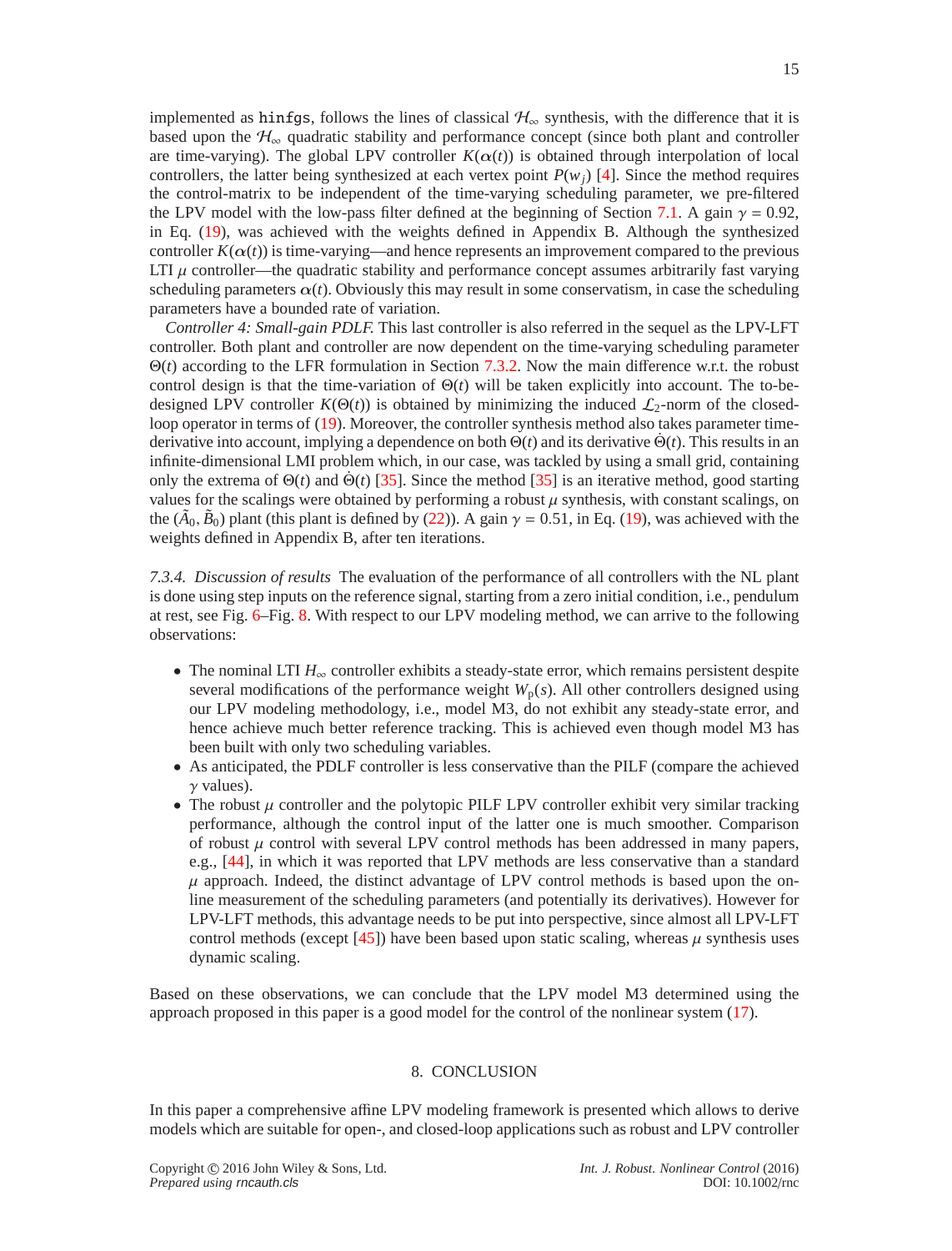<span id="page-15-0"></span>

Figure 6. Closed-loop step response  $(r \rightarrow x_1)$  of the NL model with the synthesized controllers.



<span id="page-15-1"></span>Figure 7. Closed-loop step response  $(r \rightarrow x_2)$  of the NL model with the synthesized controllers.



Figure 8. Closed-loop step response  $(r \rightarrow u)$  of the NL model with the synthesized controllers.

design, and has been demonstrated on a control design example of a point-mass pendulum. Since our LPV modeling approach does not incorporate any information on parameter time-derivatives, it is expected that significant enhancements could potentially be obtained in that respect.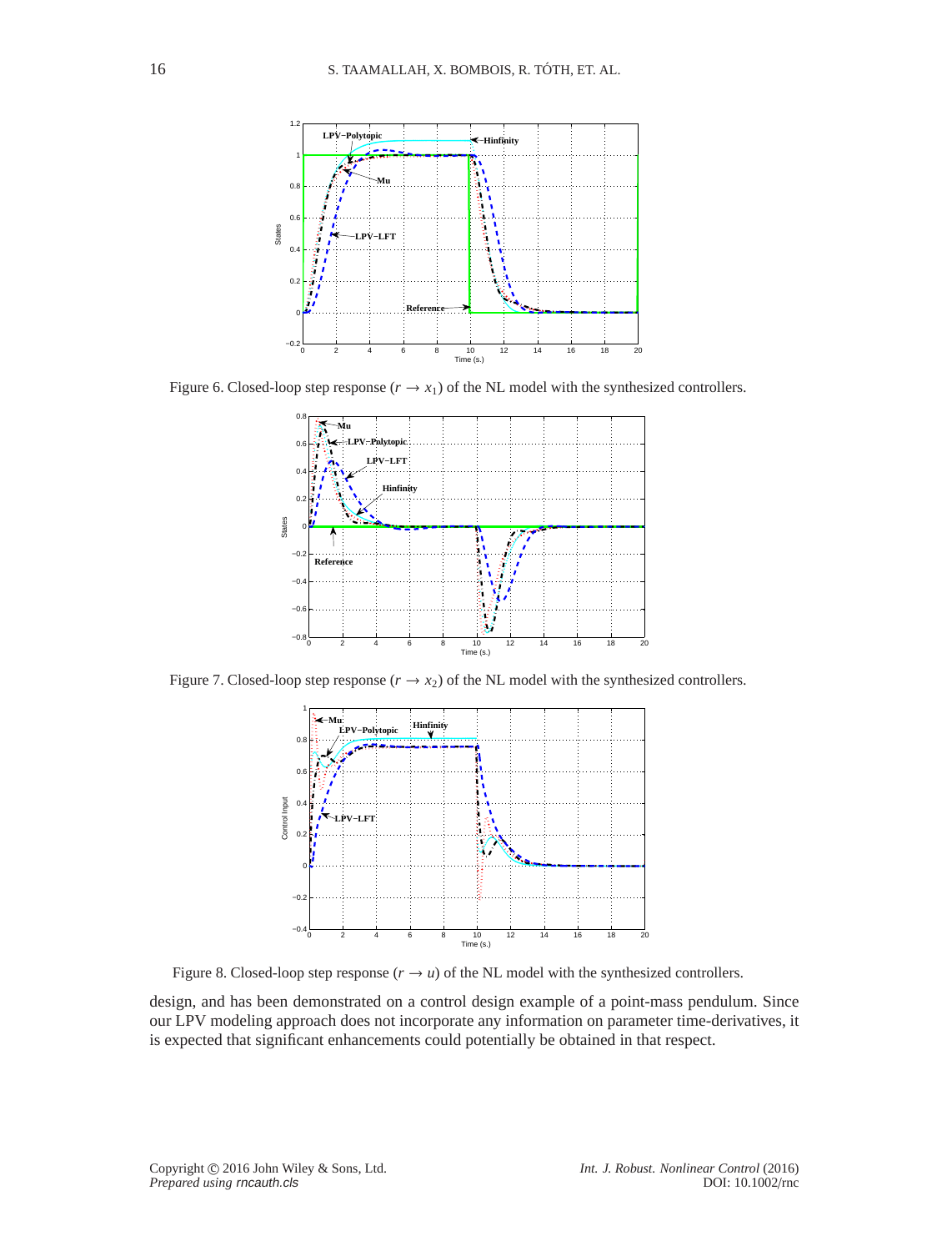#### <span id="page-16-2"></span>ACKNOWLEDGEMENT

This work was supported by the Netherlands Organization for Scientific Research (NWO, grant no. 639.021.127).

# APPENDIX A: KALMAN-YAKUBOVICH-POPOV LEMMA WITH SPECTRAL MASK CONSTRAINTS

We recall here how to compute the  $\|\cdot\|_{\infty}^W$  norm, i.e., the  $\mathcal{H}_{\infty}$  norm with spectral mask constraints, through the use of the *Kalman-Yakubovich-Popov* (KYP) lemma with spectral constraints, see, e.g., [\[46\]](#page-18-24).

## *Lemma 1*

Let real scalars  $\omega_1 \le \omega_2$ ,  $\omega_c = (\omega_1 + \omega_2)/2$ , and a transfer function  $G(s) = C(sI - A)^{-1}B + D$  with minimal state-space realization  $(A, B, C, D)$  be given. The following statements are equivalent.

- 1.  $\forall \gamma > 0, \lambda(A) \subset \mathbb{C}^{-} \cup \mathbb{C}^{+}, ||G||_{\infty}^W < \gamma;$  (26)
- 2. There exists matrices *R* and *Q*, of appropriate size, such that  $R = R^*$ ,  $Q > 0$ , and  $L(R, Q) + S(\gamma^2) < 0$ , with ∗∗ ⊶ ⊶ ⊶ ∗

$$
L(R, Q) = \begin{bmatrix} A & B \\ I & 0 \end{bmatrix}^* \begin{bmatrix} -Q & R + j\omega_c Q \\ R - j\omega_c Q & -\omega_1 \omega_2 Q \end{bmatrix} \begin{bmatrix} A & B \\ I & 0 \end{bmatrix}
$$
  

$$
S(\gamma^2) = \begin{bmatrix} C & D \\ 0 & I \end{bmatrix}^* \begin{bmatrix} I & 0 \\ 0 & -\gamma^2 I \end{bmatrix} \begin{bmatrix} C & D \\ 0 & I \end{bmatrix};
$$
 (27)

3. There exists matrices *F* and *K*, of appropriate size, such that  $\forall l \in \{1, 2\}$ ,  $M_l(F, K) + S(\gamma^2) < 0$ 

$$
M_l(F,K) = \text{He}\left(\begin{bmatrix} F \\ K \end{bmatrix} \begin{bmatrix} I & -j\omega_l I \end{bmatrix} \begin{bmatrix} A & B \\ I & 0 \end{bmatrix}\right).
$$
 (28)

Hence, the norm  $(\Vert \cdot \Vert_{\infty}^{W})^{2}$  is obtained by minimizing the bound  $\gamma^{2}$  defined in [\(26\)](#page-16-2), which is computationally done by minimizing  $\gamma^2$  subject to the LMI in item 2) or 3). Let *n* be the number of decision variables and *m* the number of rows of LMIs, then comparing 2) and 3) shows that, while both have similar *m*, they differ in terms of *n*, i.e.,  $n_x^2 + n_x$  versus  $n_x^2 + n_x n_u$ , respectively. Since the asymptotic computational complexity, or flop cost, of SDP solvers is in  $O(n^2m^{2.5} + m^{3.5})$  for SeDuMi [\[39\]](#page-18-17), and in  $O(n^3m)$  for MATLAB LMI-lab [\[47\]](#page-18-25), the former approach is more efficient for large problems, and hence is the method we will use in this paper, however, the latter has the advantage that, for fixed *F* and *K*, it is also affine in the *A* and *B* matrices, and hence can be used in a bi-convex framework.

# <span id="page-16-1"></span><span id="page-16-0"></span>APPENDIX B: PROBLEM DATA

The nominal model, corresponding to a linearization of the pendulum NL model at  $[x_1 \ x_2]^\top = [0 \ 0]^\top$ , used for  $\mathcal{H}_{\infty}$  controller design, is given by

$$
A_{\text{nom}} = \left[ \begin{array}{cc} 0 & 1 \\ -3.2667 & -2 \end{array} \right], \quad B_{\text{nom}} = \left[ \begin{array}{c} 0 \\ 4 \end{array} \right].
$$

The resulting LPV model in terms of [\(3\)](#page-3-0) is given by

$$
A_0 = \begin{bmatrix} 0 & 1 \\ -2.7915 & -2 \end{bmatrix}, \quad B_0 = \begin{bmatrix} 0 \\ 3.0631 \end{bmatrix},
$$

$$
A_1 = \begin{bmatrix} 0 & 0 \\ -0.0170 & 0 \end{bmatrix}, \quad B_1 = \begin{bmatrix} 0 \\ -1 \end{bmatrix},
$$

$$
A_2 = \begin{bmatrix} 0 & 0 \\ 0.2205 & -0.3446 \end{bmatrix}, \quad B_2 = \begin{bmatrix} 0 \\ -0.9125 \end{bmatrix}.
$$

The matrices for the normalized and centered model [\(22\)](#page-12-2) are

$$
\tilde{A}_0 = \begin{bmatrix} 0 & 1 \\ -2.8896 & -1.8459 \end{bmatrix}
$$
,  $\tilde{B}_0 = \begin{bmatrix} 0 \\ 3.4962 \end{bmatrix}$ ,

Copyright c 2016 John Wiley & Sons, Ltd. *Int. J. Robust. Nonlinear Control* (2016)

*Prepared using* rncauth.cls DOI: 10.1002/rnc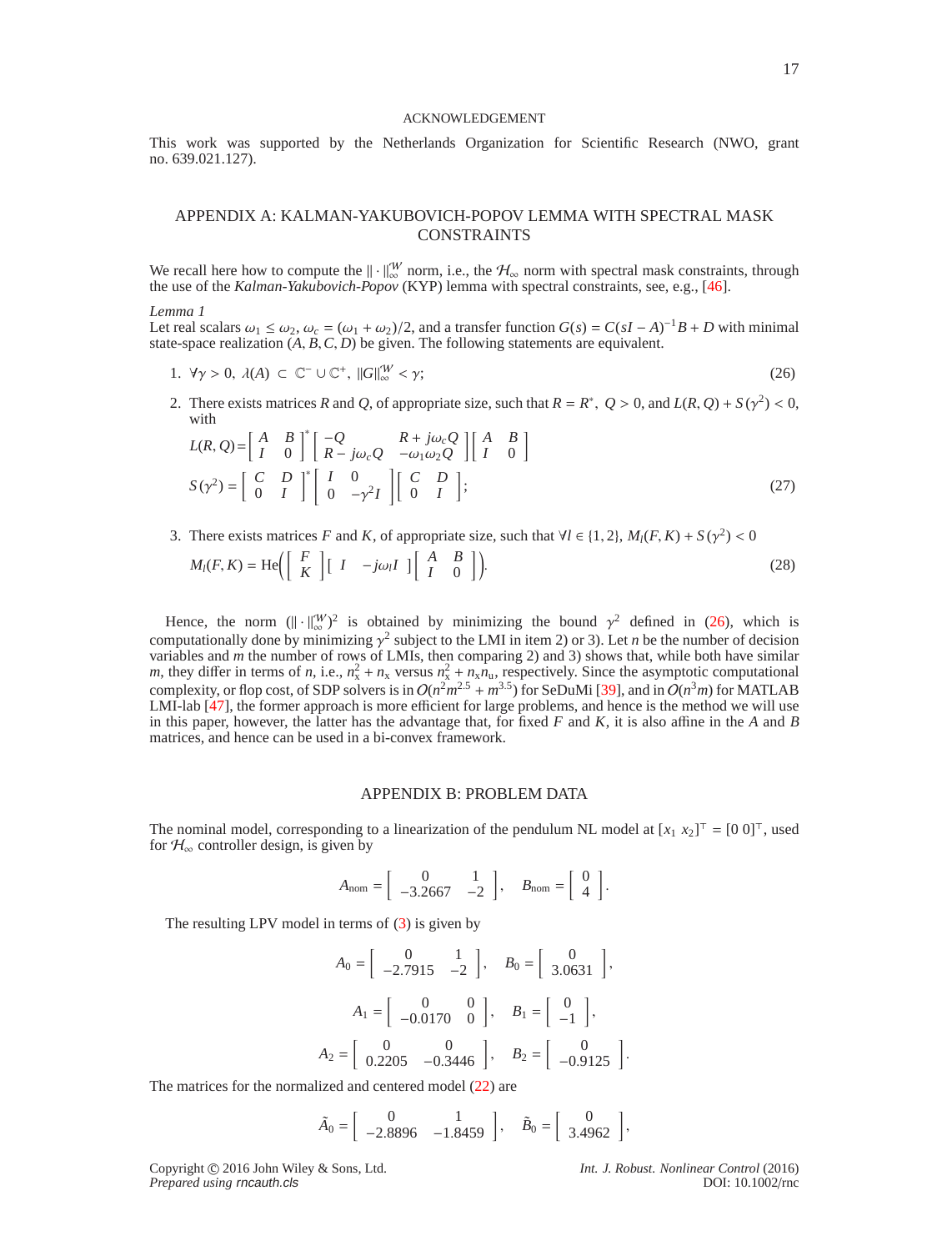$$
\tilde{A}_1 = \begin{bmatrix} 0 & 0 \\ -0.0159 & 0 \end{bmatrix}, \quad \tilde{B}_1 = \begin{bmatrix} 0 \\ -0.9342 \end{bmatrix},
$$

$$
\tilde{A}_2 = \begin{bmatrix} 0 & 0 \\ 0.1556 & -0.2433 \end{bmatrix}, \quad \tilde{B}_2 = \begin{bmatrix} 0 \\ -0.6441 \end{bmatrix}.
$$

The maximum rates of scheduling variations for the LPV-LFT synthesis are

$$
\bar{\alpha}_1 = 11.59, \ \underline{\dot{\alpha}}_1 = -12.10, \quad \bar{\dot{\alpha}}_2 = 11.13, \ \underline{\dot{\alpha}}_2 = -11.72.
$$

The LTI performance weights in Fig. [4](#page-12-0) are chosen as

$$
W_{\rm u}(s) = \frac{s}{s + 2\pi}, \quad W_{\rm n}(s) = 0.005.
$$

For the  $\mathcal{H}_{\infty}$ ,  $\mu$ , and LPV-LFT controllers, the performance wight has been tuned to

$$
W_{\rm p}(s) = \frac{s/2 + 0.25\pi}{s + \frac{0.25\pi}{10^2}}.
$$

For the polytopic LPV controller, we have used

<span id="page-17-0"></span>
$$
W_{\rm p}(s) = \frac{s/2 + 0.25\pi}{s + \frac{0.25\pi}{10^6}}.
$$

#### **REFERENCES**

- <span id="page-17-1"></span>1. J. S. Shamma and M. Athans, "Analysis of gain scheduled control for nonlinear plants," *IEEE Trans. Autom. Control*, vol. 35, no. 8, p. 898907, 1990.
- <span id="page-17-2"></span>2. R. Toth, *Identification and Modeling of Linear Parameter-Varying Systems. Lecture Notes in Control and Information Sciences, Vol. 403*. Heidelberg: Springer, 2010.
- <span id="page-17-3"></span>3. A. Packard, "Gain scheduling via linear fractional transformations," *Systems* & *Control Letters*, vol. 22, pp. 79–92, 1994.
- <span id="page-17-19"></span>4. P. Apkarian, P. Gahinet, and G. Becker, "Self-scheduled *h*<sup>∞</sup> control of linear parameter-varying systems: A design example," *Automatica*, vol. 31, no. 9, pp. 1251–1261, 1995.
- <span id="page-17-20"></span>5. F. Wu, X. H. Yang, A. K. Packard, and G. Becker, "Induced  $\mathcal{L}_2$  norm control for lpv systems with bounded parameter variation rates," *Int. J. Of Robust And Nonlinear Control*, vol. 6, no. 9/10, pp. 983–998, 1996.
- <span id="page-17-5"></span><span id="page-17-4"></span>6. C. W. Scherer, "Lpv control and full block multipliers," *Automatica*, vol. 37, pp. 361–375, 2001.
- <span id="page-17-6"></span>7. K. J. Astrom and B. Wittenmark, *Adaptive Control*. Reading, MA: Addison-Wesley, 1989.
- 8. G. J. Balas, I. Fialho, A. Packard, J. Renfrow, and C. Mullaney, "On the design of lpv controllers for the f-14 aircraft lateral-directional axis during powered approach," in *Am. Control Conf.*, 1997.
- 9. G. J. Balas, J. B. Mueller, and J. M. Barker, "Application of gain-scheduled, multivariable control techniques to the f/a-18 system research aircraft," in *AIAA Guidance Navigation and Control Conf.*, 1999.
- <span id="page-17-7"></span>10. A. Marcos and G. J. Balas, "Development of linear-parameter-varying models for aircraft," *AIAA J. of Guidance, Control, and Dynamics*, vol. 27, no. 2, pp. 218–228, 2004.
- <span id="page-17-8"></span>11. K. Z. Ostergaard, "Robust, gain-scheduled control of wind turbines," Ph.D. dissertation, Aalborg University, 2008.
- <span id="page-17-9"></span>12. M. G. Wassink, M. van de Wal, C. Scherer, and O. Bosgra, "Lpv control for a wafer stage: Beyond the theoretical solution," *Control Engineering Practice*, vol. 13, pp. 231–245, 2004.
- <span id="page-17-10"></span>13. R. Tóth, M. van de Wal, P. S. C. Heuberger, and P. M. J. Van den Hof, "LPV identification of high performance positioning devices," in *Proc. of the American Control Conf.*, San Francisco, California, USA, June 2011, pp. 151– 158.
- <span id="page-17-12"></span><span id="page-17-11"></span>14. M. Dettori, "Lmi techniques for control," Ph.D. dissertation, Delft University of Technology, 2001.
- <span id="page-17-13"></span>15. R. Murray-Smith and T. Johansen (Ed), *Multiple Model Approaches to Modeling and Control*. CRC Press, 1997.
- <span id="page-17-14"></span>16. W. Rugh, "Analytical framework for gain scheduling," *IEEE Control Systems Magazine*, vol. 11, pp. 74–84, 1991.
- 17. J. Shamma and M. Athans, "Gain scheduling: Potential hazards and possible remedies," *IEEE Control Systems Magazine*, vol. 12, pp. 101–107, 1992.
- <span id="page-17-15"></span>18. R. Bos, X. Bombois, and P. M. J. Van den Hof, "Accelerating simulations of computationally intensive first principle models using accurate quasi-linear parameter varying models," *J. of Process Control*, vol. 19, no. 10, pp. 1601– 1609, 2009.
- <span id="page-17-16"></span>19. D. Petersson and J. Lofberg, "Optimization based lpv-approximation of multi-model systems," in *Europ. Control Conf.*, 2009.
- <span id="page-17-17"></span>20. D. Vízer, G. Mercère, O. Prot, and E. Larochen, "Combining analytic and experimental information for linear parameter-varying model identification: Application to a flexible robotic manipulator," *Period. Polytech. Elec. Eng. Comp. Sci.*, vol. 58, no. 4, pp. 133–148, 2014.
- <span id="page-17-18"></span>21. H. Pfifer and S. Hecker, "Generation of optimal linear parametric models for lft-based robust stability analysis and control design," *IEEE Trans. on Control Systems Technology*, vol. 19, no. 1, pp. 118–131, 2011.